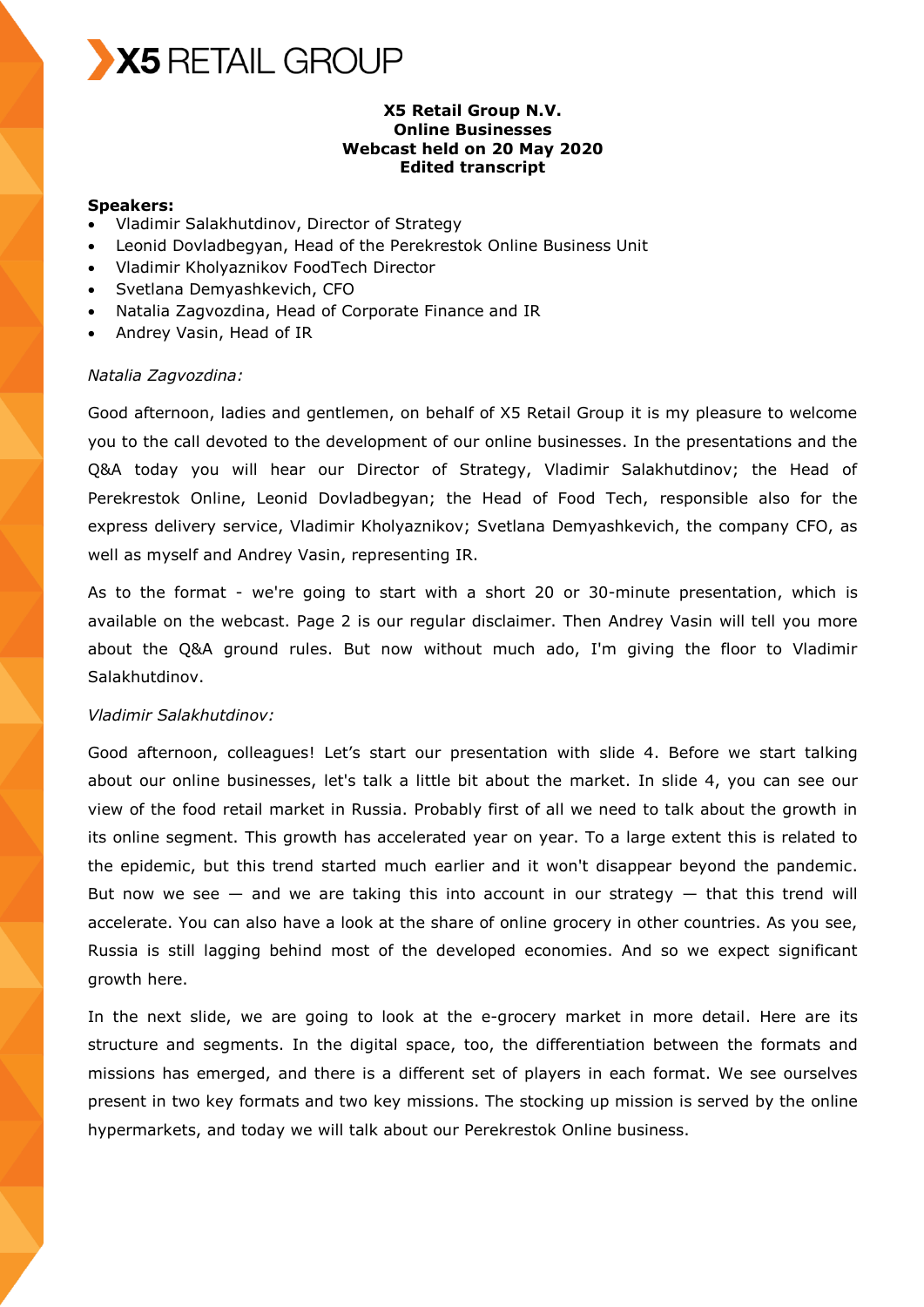The second format is the e-version of proximity stores, with the express delivery that we are doing from both Pyaterochka and Perekrestok stores.

The next slide is our mission, and importantly, none of these missions in e-grocery exists as a stand-alone business, we view them as the online extension of our existing customer value proposition (CVP). Right now there is no clear divide between the online and offline market. The customer journey even in the online store starts long before the customer enters the store. For example, we know that more than 60 percent of our customers already know what they will buy when they enter the store and how they will buy it, as well as the reasons why they have come to this particular store. So this experience is built before they come to a store. It's very important throughout the customer journey to be with our customers, at all steps of their journey, including planning and choice. And this is only possible if we develop the infrastructure of digital services, which are the key part of our strategy right now.

Slide 7 shows the positioning of X5 in the online food retail market. This is data for Q1 and for April, and according to Infoline estimates,  $X5$  is  $#1$  now. I believe that right now, the market is so big, and we see such fast growth that probably it is too early to literally compare different players. I believe there is enough space for everyone. And I'm also sure that those who focus on this, including those shown here, will definitely continue growing at this pace and together, we will build this market, and the customer needs.

If we look at where we see ourselves, for us, the online businesses are not optional or standalone. They are part of our core business built around the core CVP of our chains, and long term or mid-term, we are looking at 15 to 20 percent of this whole market. And we know how to get there, and we are planning this in our strategy. Now I would like to hand over the presentation to the host.

## *Natalia Zagvozdina:*

Thank you very much, Vladimir. Thank you for the presentation. And now over to Leonid Dovladbegyan, who is going to give us more information about the stock-up mission.

## *Leonid Dovladbegyan:*

Good afternoon, colleagues. My name is Leonid, and I'm Head of Perekrestok Online. Perekrestok Online is the online supermarket that is built around the customer's stock-up mission. What it means is that we compete primarily with online hypermarkets. As you can see the average ticket is quite big, and we do not do express delivery.

If you look at the global trends, the hypermarkets are losing their market share, while online is growing, with stock-up still being quite a big part of online businesses. And this is exactly what we see in Slide 9: the online hypermarket segment is growing. Slide 10 shows that our business model is about the assembly at dark stores. Basically, they are distribution centres with the target space of 15,000 to 20,000 square meters, the main facilities now are 18,000 square meters. We get orders from the desktop, app, and the mobile app. Each dark store has a certain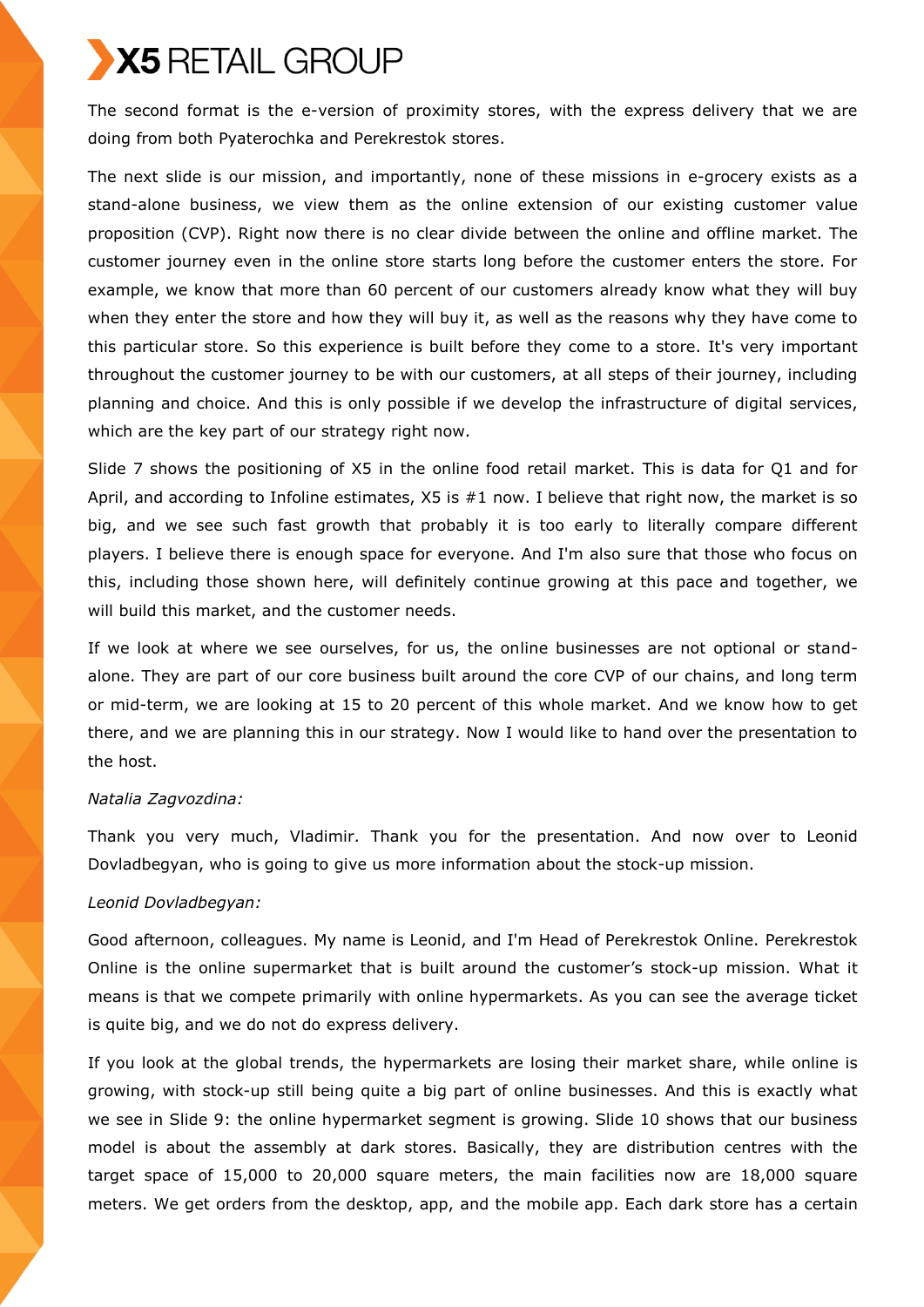delivery zone. At the dark store the order is assembled by a picker, and the pick rate is quite high. And then the truck delivers it to the clients. We have selected this model since this is the most efficient one for stock-up, while ensuring high product availability and efficiency of assembly and shipping, which are often hard to achieve at a hypermarket. Slide 11 shows what our dark store looks like. It's similar to those of our international peers like Ocado, Tesco online and others. You can see that it is quite automated, with an implemented WMS and high product availability and quality.

Then in Slide 12, you can see the evolution of Perekrestok.ru's CVP. Our delivery is not the fastest, but our assortment is quite wide, we are convenient for the customer, with high service quality. Our NPS last year stood at around 80 percent. And according to our model, you can see that our target is 50,000 SKUs by the year's end, currently it is 30,000. We use an EDLP model for the KVI basket and a high-low model for the rest of the assortment. Probably our model is most similar to Ocado's. So we grew really fast in the market, as you can see from Slide 13, and we are continuing our growth, last year we grew by 3.3 times which is a fast pace in the online hypermarket segment. This year we are continuing to grow and this growth has accelerated dramatically with the COVID-19 outbreak. Last year, we were #2 in the market. And this year, we are continuing to grow.

Then on Slide 14, you can see our key operating metrics. As you can see, we usually have 40 - 50 SKUs per order, which illustrates what stocking up is about. We have 30,000 SKUs in the assortment. Right now, we have 4 dark stores, 3 in Moscow and 1 in St. Petersburg. On top of that, I can tell you that we are also opening one in Nizhny Novgorod on the  $30<sup>th</sup>$  of May. It is our first dark store outside the capital cities. Our key task is to become a leader in the online hypermarket (stock-up) segment in 2020 and achieve a positive EBITDA in 2021. This is the plan which we are able to deliver so far. That's it from my side. Thank you.

## *Natalia Zagvozdina:*

Thank you very much, Leonid. And I would like to ask our next speaker, Vladimir Kholyaznikov, to speak somewhat slower so that the interpreter gets a chance to interpret it. OK. Over to Vladimir Kholyaznikov.

# *Vladimir Kholyaznikov:*

Thank you, colleagues. This is Vladimir Kholyaznikov, Food Tech Director. In Slide 16, we show the new markets that started to emerge in 2019, and we saw the emergence and rapid growth of the new segment. By 2024, we expect it to come to at least 30 percent of the total e-grocery market in the key markets in Russia. In 2019 different players piloted different express delivery services with ultra-fast delivery. Express delivery stood at roughly RUB 1 billion in 2019, it is expected to grow to RUB 200 billion by 2024. As for the segment, we believe that this is the industry and the segment that will primarily develop in big metropolitan areas like Moscow, St.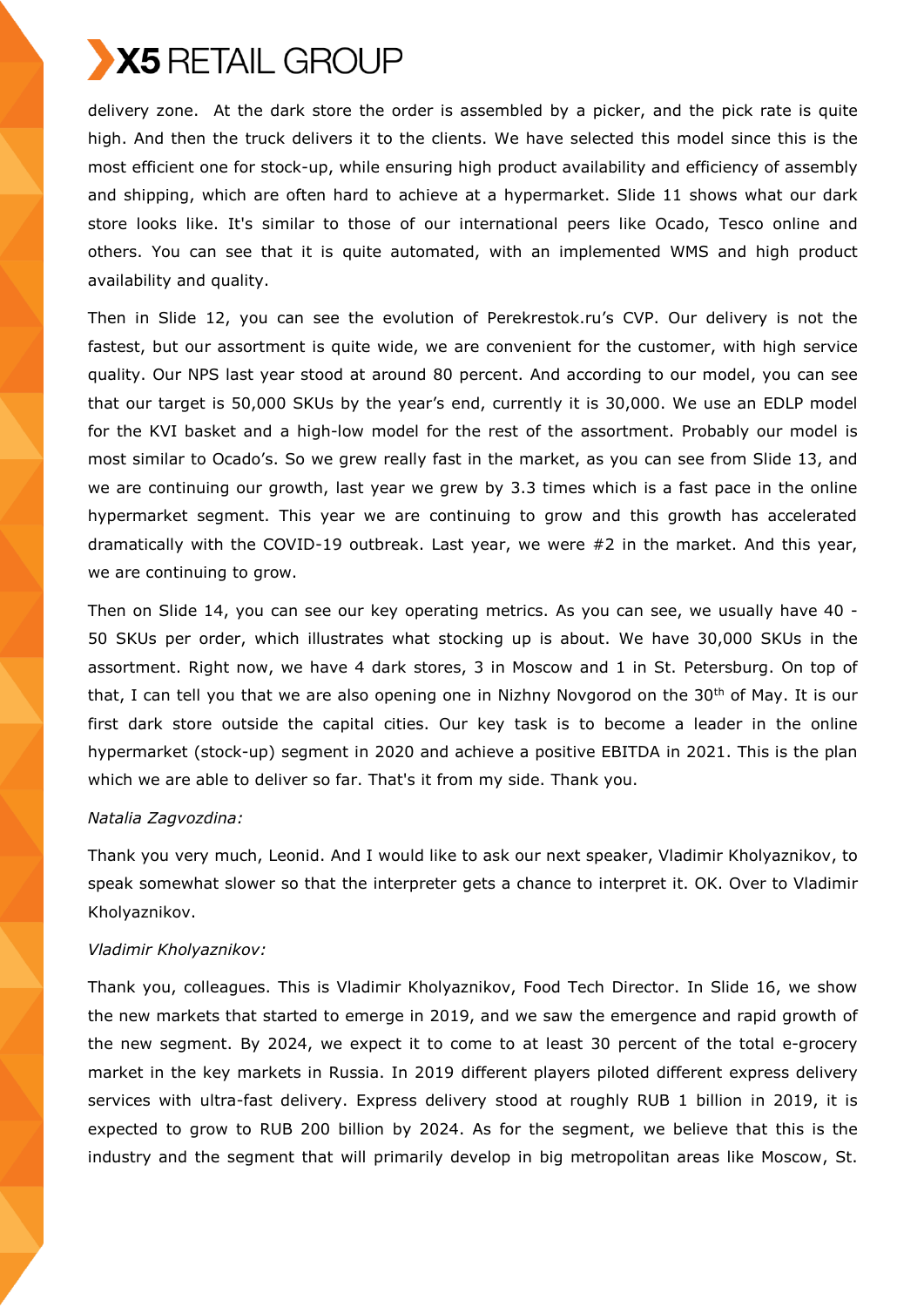Petersburg, and cities with population over 1 million, with a pronounced demand from the target audience for express delivery of groceries.

As to the key focus areas, the service is about a limited assortment and a hyperlocal infrastructure. Good knowledge of the clients and reliable delivery service. Slide 17 shows our business model. The express delivery business model relies on the infrastructure of our own stores, Perekrestok supermarkets and Pyaterochka proximity stores. We use a mobile-first approach; all the orders are placed through our mobile apps. We have two apps: Pyaterochka. Dostavka and Perekrestok Bystro. The system of order routing sends the order to the nearest store. The order assembly process is fully integrated both into the business processes of the store and the company overall. Order quality assurance and the picking is done by our store employees, and that's a new business process that we have already introduced in 200 of our stores.

As for delivery, we hand over the assembled order to our partners, third-party couriers. We have 10 partners in our cities of presence, in terms of SLA: during the COVID breakout, our delivery time that we call "click to deliver" was about 1.5 hours. Over the past weeks, we have targeted a shorter delivery time, and this is around 45 minutes in our main geographic areas. Around 25 percent of orders are delivered within 20 minutes after order and payment. As to our competitive edge, we've positioned ourselves around the current positioning of our chains within X5 group.

The online business is an extension of our chains' CVP. As to competitive positioning, we will continue to focus on our own infrastructure of more than 16,000 stores, and we see that 80+ percent households in Moscow are within 500 meters from our stores. Across Russia, on average 75 percent of households are within 1 kilometre of an X5 store. This means we can ensure quite a competitive delivery service in any Russian city long-term, once the audience there is ready to order groceries online.

As to the operating model, the main difference between ourselves and other formats is that we focus on quite a lean assortment, that of a proximity store. It is the assortment of Pyaterochka right now, apart from the categories that one cannot sell online. This includes around 4,500 SKUs at Pyaterochka, and around 8,000 SKUs at Perekrestok.

Slide 18 shows our main achievements over this short period of time. Right now, 200 stores are doing express delivery, while the audience is growing organically, and around 12,000 orders per day are delivered. We see quite a high average ticket as compared to brick-and-mortar stores, it's around RUB 1,800. We are delivering quite heavy orders, weighing around 12 kilos and including 15 - 17 SKUs. As to our current position in delivery, we offer paid-for delivery. Customers pay RUB 99 for any order. We believe that we are competitive in terms of our prices, assortment and availability.

Right now, we are big in Moscow. We have covered 80 percent of households in St. Petersburg and almost 100 percent of all households in Kazan. And by the end of this year, we expect to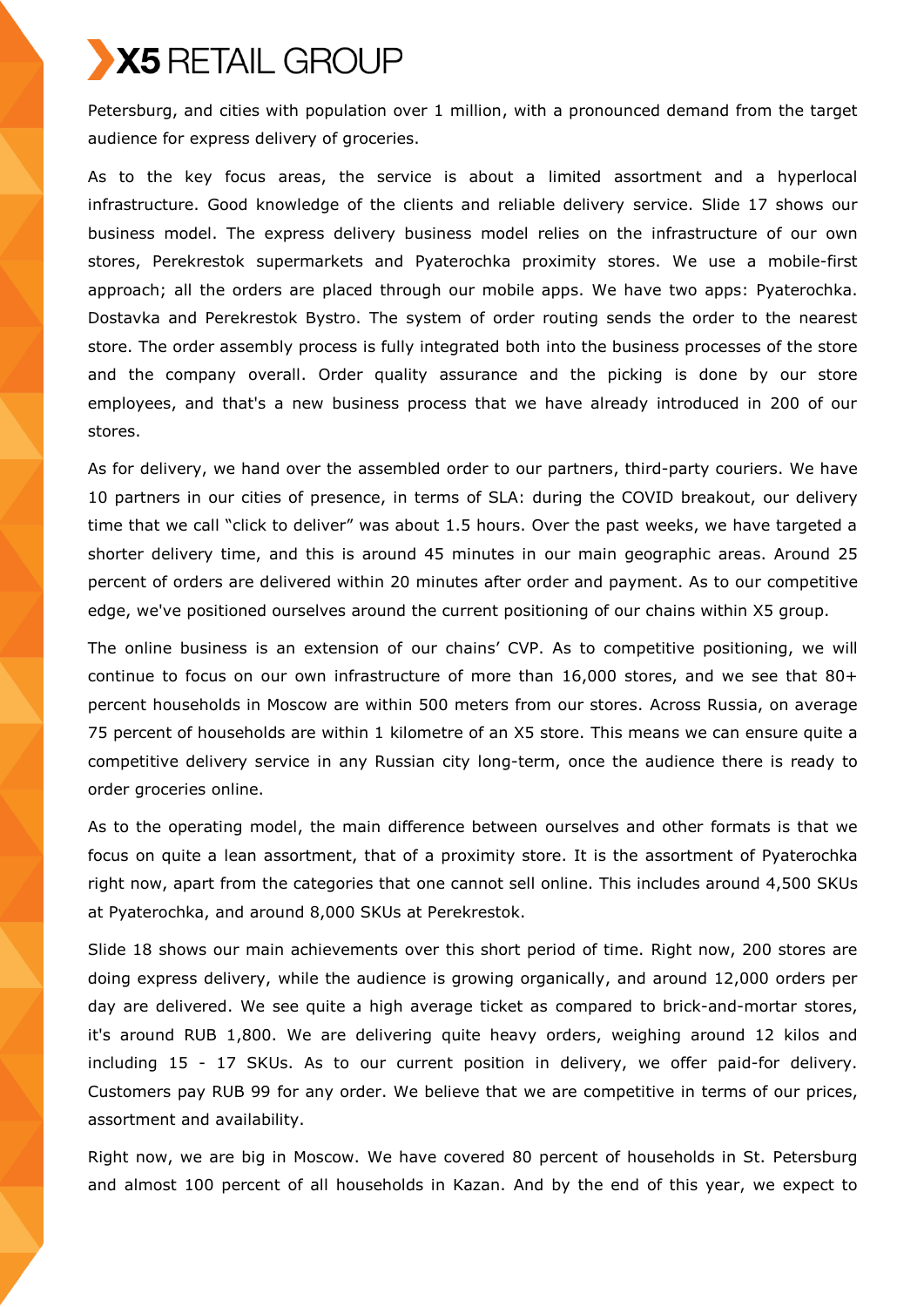enter 6 other cities with a population above 1 million with both the Perekrestok and Pyaterochka brands.

Then in Slide 19, I just have to thank you. That's it from my side.

# *Natalia Zagvozdina:*

Vladimir, thank you very much for this presentation. We are happy that we were able to make the presentation in the 20 minutes that we allocated and now Andrey Vasin will tell you how we're going to run the Q&A.

# **Q&A**

# *Andrey Vasin:*

Thank you very much, colleagues. Since we are running this call as a webcast, while some people are using phone lines – some are on the Russian lines, some are on the English – please send in your questions, and we will try to answer all of those. If you are on the Russian line, please send the questions in Russian, we will have them translated. Natalia will start with the first questions.

# *Natalia Zagvozdina:*

All right. We already got some questions. And I suggest we start with the more "strategic questions". Vladimir, the first question is to you. Could you once again specify the strategy of X5 in e-grocery, what segments do you believe are most promising? Is it possible you will launch new online services?

# *Vladimir Salakhutdinov:*

Now this is our vision about working in the digital space. First of all, our target is to cover all the client missions in buying food in the digital space.

That refers to all our formats, the online hypermarket, for stocking up, as well as buying with express delivery. What's very important for us also, as I said before, we are looking at the digital space from the angle of the customer journey. We want to be everywhere, starting from planning and selection of what to buy, and where to buy it, and all the way to the purchase itself. And the third important point is that we are not scaling up services or businesses where we don't see positive unit economics. We are not looking at the digital space as stand-alone venture projects that are not related to the core business. Today, we cannot talk about retail without taking into account its online component. So we only develop and scale up the models where the unit economics are positive. And we keep our promise to the shareholders and investors to achieve positive financial results in all our investment projects after 3 years of operation. And this is how we develop our digital strategy.

# *Andrey Vasin:*

Thank you very much, Vladimir. And the next question probably is a continuation of the previous one. It's to our CFO, Svetlana Demyashkevich. When did you start investing in online? How much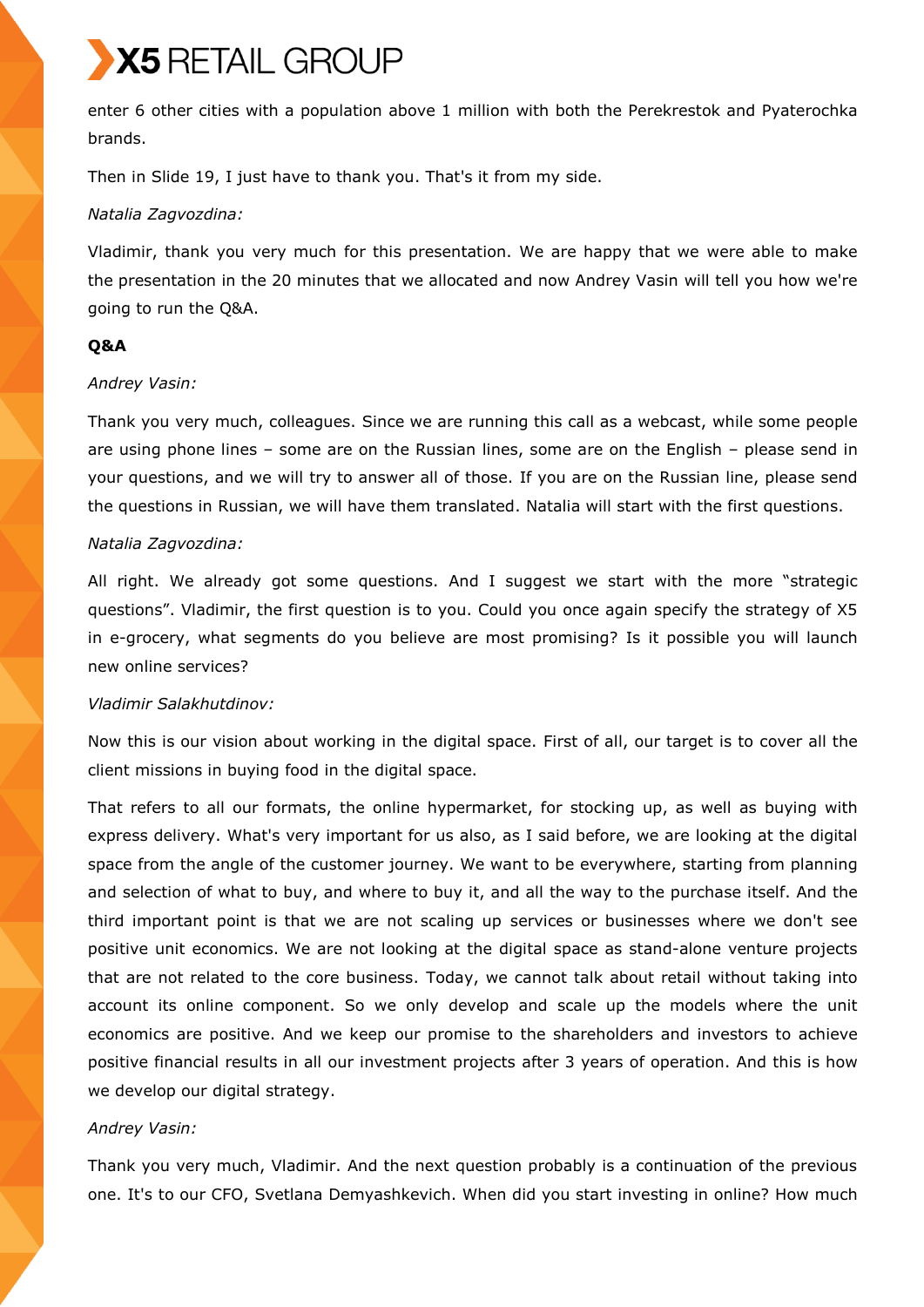have you invested? What is the potential return on these investments and when do you expect them to recoup the cost?

### *Svetlana Demyashkevich:*

Good afternoon, everyone. That's right, we started the first pilot projects in Perekrestok in 2017. And since then, just as in all the other businesses, the model has changed, because we always use iterations. We start with the pilot projects, then we find the model which we believe is most efficient in terms of growth and our financial results, and then we start scaling up. So we started with Perekrestok Online in 2017. As for express delivery, we began investing in local pilot projects in a few stores, tested how we should build a platform – doing it in-house, or through an acquisition. We acquired an existing team of a platform, which insured the much-needed speed for the development of the service. And active roll-out started this year. For you to understand the scale of our investments, we would like to share a few estimates. Since 2017, we have invested around RUB 3 billion in CapEx. The OpEx at different stages of the project is a comparable amount. At the early stages of the projects they are considered a loss. We believe that for a company of our size, these five to six billion roubles for the development of businesses, which are so visible and significant both for X5 and the whole of Russia, are a very efficient investment.

Let me remind you that we have a hurdle rate of 19 percent IRR on our investments, which also applies to new businesses. So all of them when approved should meet that minimal IRR requirement, and in all the financial models it is even higher. There is an additional condition, too: after 3 years of initial investing, we should achieve a positive EBITDA. As Vladimir has mentioned, so far, we have adhered to this. We believe that in Russia, where there is no capital available for investing in loss-making businesses for a long time, that is the right approach.

## *Natalia Zagvozdina:*

Thank you, Svetlana. Leonid, here is the question to you. So far the leader in the stock-up mission is Utkonos. Are there any advantages in the operational model of Perekrestok, which will enable X5 to become a leader?

## *Leonid Dovladbegyan:*

Right now, we see that Perekrestok Online was the fastest-growing operator in 2019, it grew by 3.3 times, this is quite a mature business, and now we are number 2 in the market. And it also shows excellent results in 2020.

As to the operating model, given the purchasing power of X5, and the strong operating model with dark stores of about 20,000 square meters, as I said before, 15,000 to 20,000 square meters, which are located near to the customers while having enough space to ensure the stockup mission. As we said, the target for us this year is 50,000 SKUs. These dark stores are located on the outskirts of St. Petersburg and on the Ring Road in Moscow, we believe this is an ideal model for operational logistics. This is proven by our stop metrics - now it is 16 to 18 stops per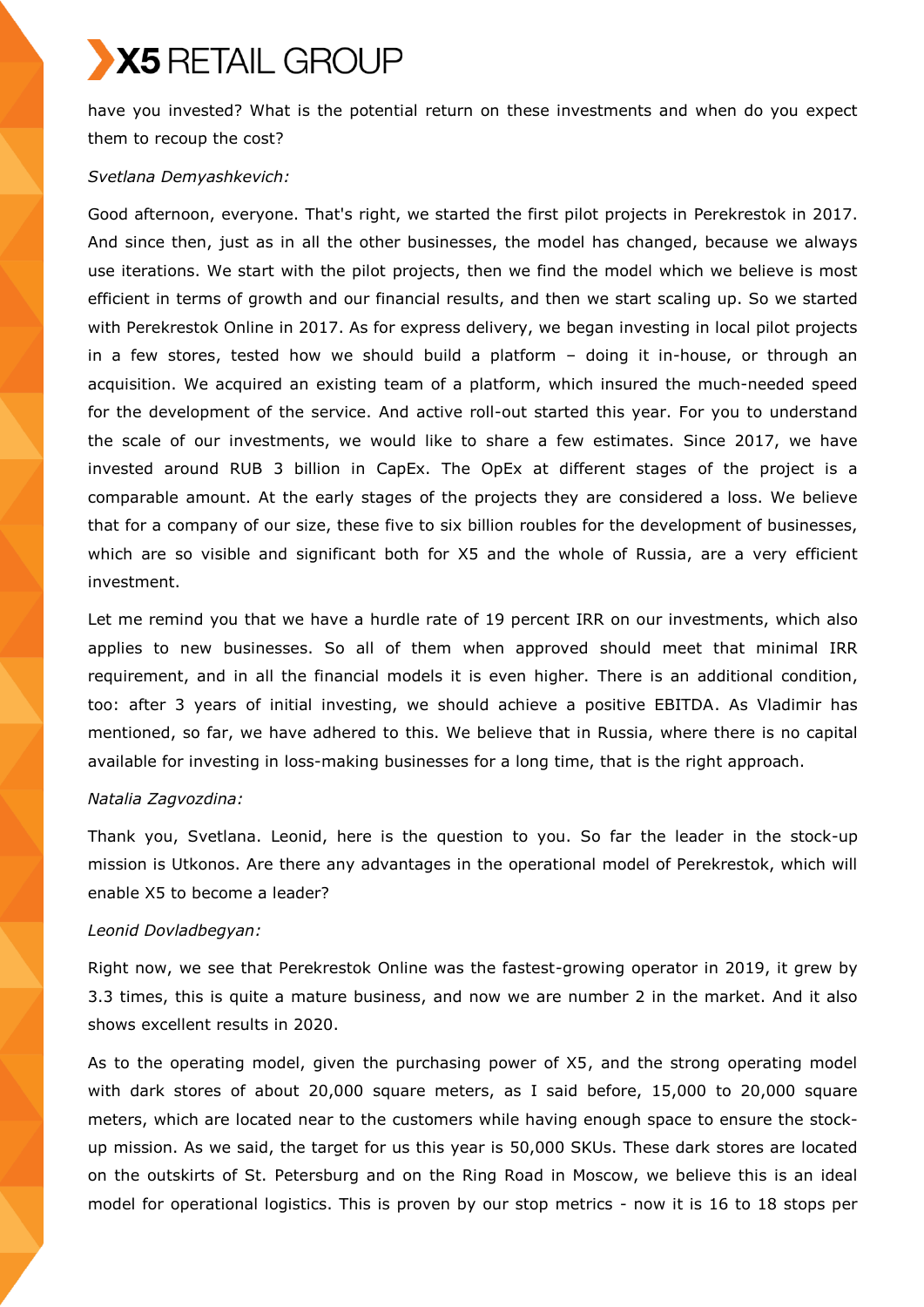truck per trip, and this is very good. We see that NPS is really high, last year, like I said, it was 80 percent, our customer retention numbers are strong, which attests to the efficiency of the operating model. I would also like to note our assortment policy, the level and quality of client services, as well as two-hour delivery slots, a good level for the market, which make us operationally efficient and attractive for customers.

## *Natalia Zagvozdina:*

And now the question to Vladimir Kholyaznikov that we got from several participants. It is quite generic. What is the difference between the delivery model between the segment leaders – X5, Samokat, Yandex.Lavka? And how is X5 different and maybe better than the competitors in express delivery?

## *Vladimir Kholyaznikov:*

Thank you for the question. As to our business, we are definitely leveraging the main advantages of the company. We are building delivery around our own stores, on the basis of our stores, which suggests a faster rollout and low CapEx long-term, because the main model in these services requires building physical infrastructure, such as a set of local dark stores in the cities of presence. While at X5, we piloted both models. And we decided to develop delivery using our own stores because we saw that in terms of a rollout, CapEx, additional OpEx, such as overheads, we believe it is more efficient to work from own stores. The working capital features, and the ability to sell our own inventory from the stores faster make this model a lot more financially resilient and robust.

We will continue developing in regional cities, and we'll see what it will be like there. But right now, our main focus is on this type of development. Moreover, a significant part of the results we showed in Q1 hinged on the access to the X5 customer base data with about 40 million active loyalty card users. There are even more loyalty card holders, but for different reasons they stopped buying from us. Access to the loyalty program database enables us to speed up the development of our services and offer exciting, innovative services to inactive and new customers, which would help us to increase monetisation of existing customers and expand the interaction with those customers, who for different reasons stopped buying.

As to CapEx, definitely, our model has an advantage. The integration in existing business processes in the stores will give us an advantage in OpEx. Access to the customer base, customer knowledge, along with the fast rollout of this service using the existing network are, definitely, our competitive strengths against the other players in the segment.

## *Andrey Vasin:*

Dear Colleagues, I would like to remind you that you can download the presentation from the Investor Relations section of our website. Let's move on with the questions from the participants. Could you provide a comment on the forecast about the redistribution of market shares in different segments of the online market? Do you think that the online marketplaces will grow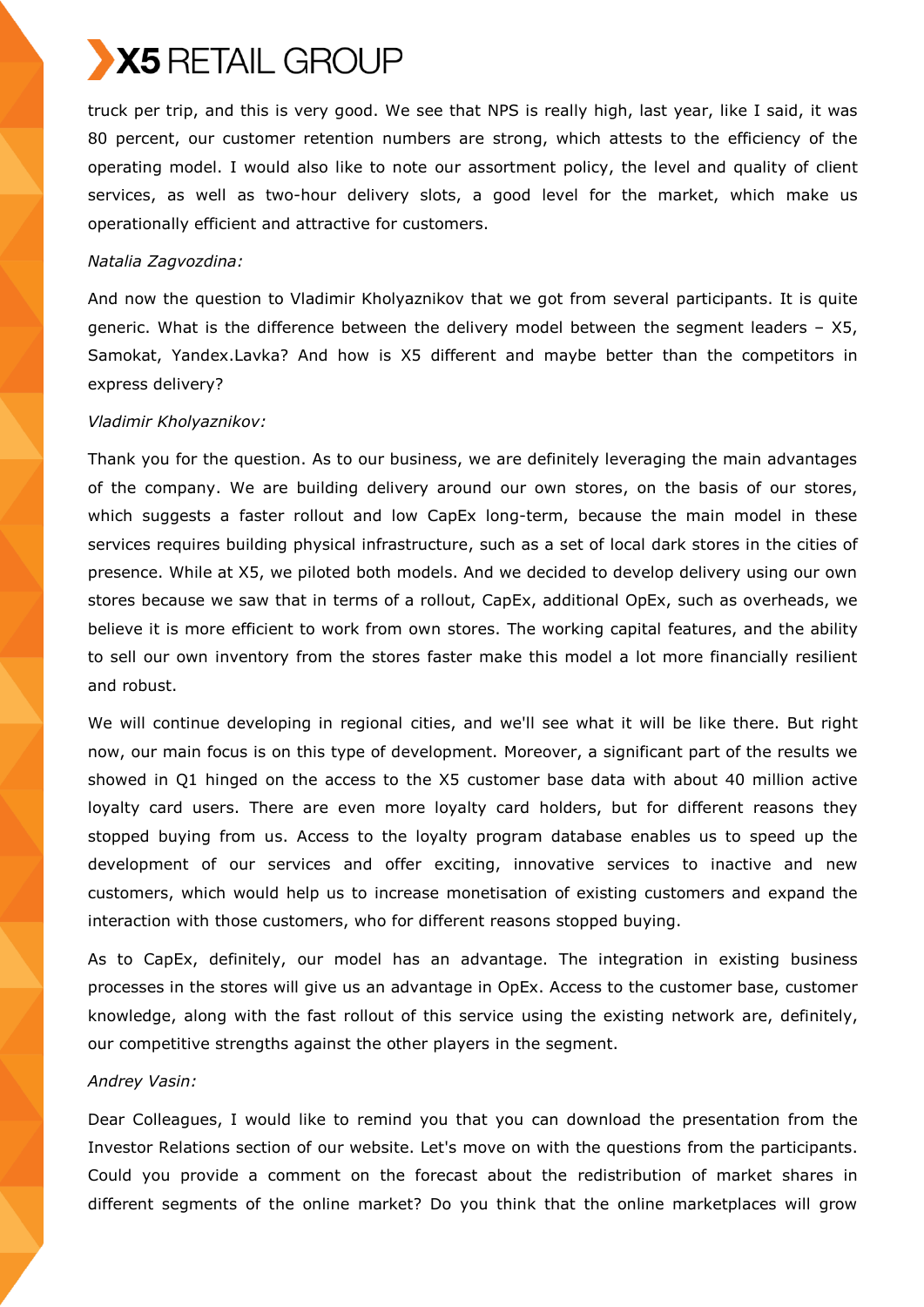significantly? And how can you explain such a significant change in market shares between different segments? Vladimir Kholyaznikov, this is a question to you.

# *Vladimir Kholyaznikov:*

The market has already established itself and online hypermarkets are dominating, but we can say that all the key online marketplaces that are out there have shown interest in e-grocery, and express delivery has been developing quickly since last year. Our estimate, which is shared by different analysts, is that this market will balance itself; the key players, those that are building their ambitions in the market, will occupy a certain niche in the market, resulting in market share redistribution.

The increasing share of express delivery and online marketplaces probably has to do with the fact that they are at a very early stage, and in the next two-three years their volumes will go up significantly.

# *Natalia Zagvozdina:*

Leonid Dovladbegyan also wanted to add something to this.

# *Leonid Dovladbegyan:*

The ongoing redistribution of the shares has to do with the growth of express delivery, in particular, during the lockdown. And we don't see marketplaces taking over the market share, because marketplaces are primarily about stocking up; while we see increasing demand for express delivery, we don't see dramatic growth in online marketplaces.

## *Andrey Vasin:*

Thank you very much. And the next question: can you cover how the pricing policy in express delivery is different from the online hypermarkets and offline and how much more attractive is X5 versus the competitors?

# *Natalia Zagvozdina:*

Probably Vladimir Kholyaznikov can start answering this and then Leonid will add something about the online supermarket.

# *Vladimir Kholyaznikov:*

If you look at the prices of X5 in express delivery, they are based on the shelf prices in our supermarkets. So we are one more service of our chain for existing and new customers looking for access to our service. We don't have separate pricing online, although we do have some promos and additional perks within the loyalty program in this new service, but overall the online prices and assortment are in line with those of X5 brick-and-mortar stores.

*Leonid Dovladbegyan:*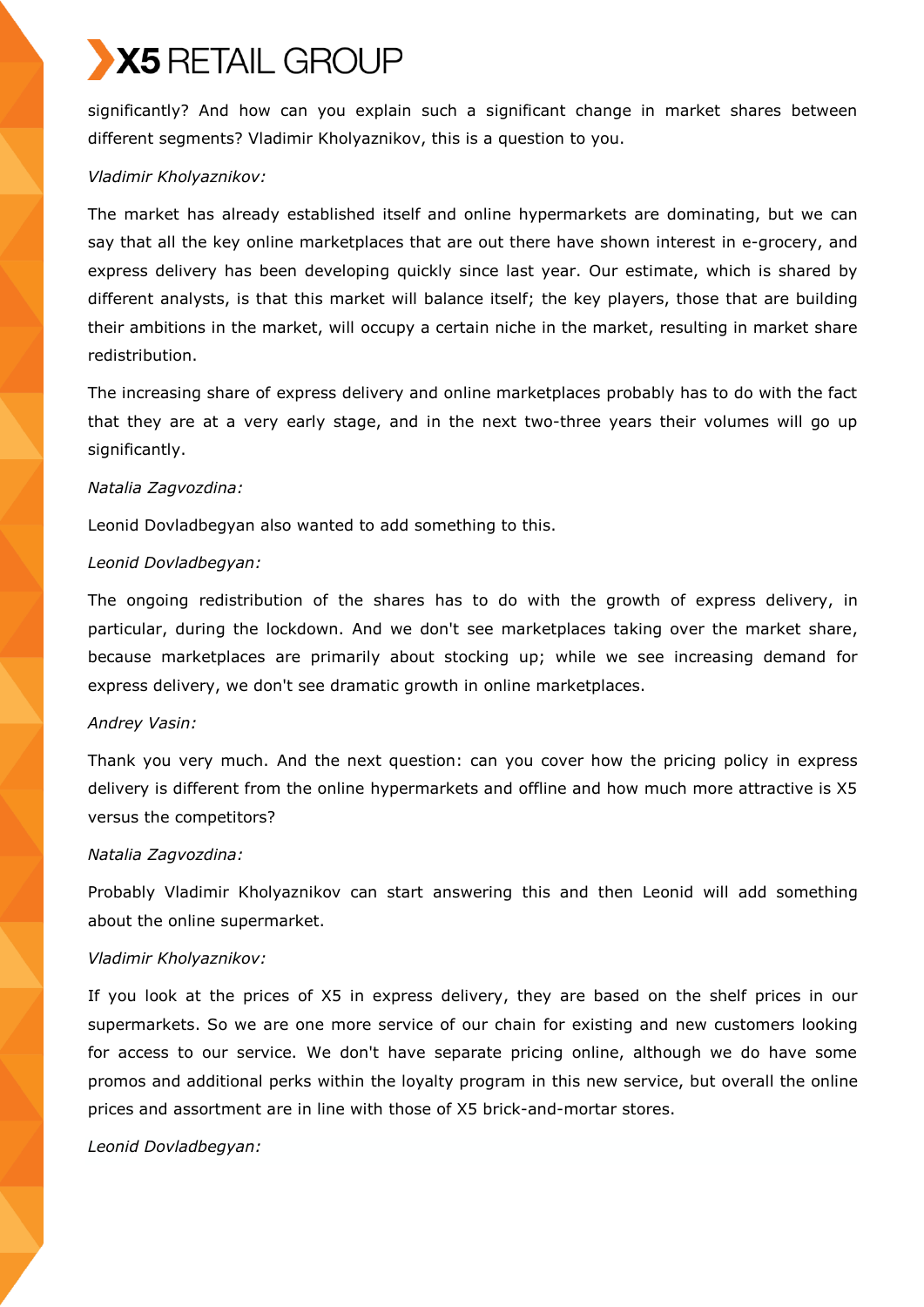

Building up on this – similarly to the express delivery service of omnichannel retailers, Perekrestok Online covers a somewhat different mission of stocking up, and so it has separate pricing. We have Everyday Low Pricing (EDLP) for Known Value Items (KVI) online. In practice, it means that we are pricing our top selling and most attractive products for the users against direct online competitors. We strive to be the cheapest online against our direct competitors, so we use different systems for price comparison, this is quite a big pricing system. We can afford doing this because most of the time we work directly with the suppliers. So a significant share of goods is delivered by the suppliers directly to the dark stores, while the other part goes through distribution centres of Perekrestok, with the use of our own category management. For the remaining basket of top products which are markers of the position online, we use the high-low pricing model. It means that our pricing is flexible, this is our strength, and we are very marketdriven, fighting against our direct competitors, tracking the customer wishes. We see how our customers are buying from Yandex.Market and from our competitors, so our pricing is built somewhat differently.

#### *Andrey Vasin:*

Thank you. A few questions to Vladimir Kholyaznikov about the express delivery. What potential do you see for expanding the assortment in express delivery? Do you have a plan to move to your own courier services? What are the advantages and disadvantages for working in-house and using a partnership model?

## *Vladimir Kholyaznikov:*

In terms of the assortment, yes, we do see the potential for expanding. And just as in our retail chains we see interest in various ready meals. So it is highly likely that we will expand this segment using our existing infrastructure, our kitchen factory and cooperation with existing suppliers. So we are definitely going to test ready meals.

We also expect the authorisation to sell alcohol online, maybe it will happen this year, and we will get ready to launching this category. As to courier services, the existing online market in Russia has created quite a competitive offering in third-party courier logistics (3PL). We see that in different segments there is a wide choice of players, offering highly specialised services. There are national and regional players both in regional centres and metropolitan areas. So near-term we don't see significant differences in quality of services between in-house and outsourcing. As an IT platform, developed in-house to provide express delivery from our stores, we are using the power of crowd-sourcing with around 10 different courier delivery partners, who are co-creating the service with us and for us. Leveraging open competition, they are doing this quite efficiently. Going forward, definitely, we will look at different options and scenarios of developing the delivery service, and we are going to adapt to market conditions. Right now, the dynamics are such that the supply in the courier service market is increasing, not going down. During the COVID outbreak, we have seen that every single service and taxi aggregator has entered the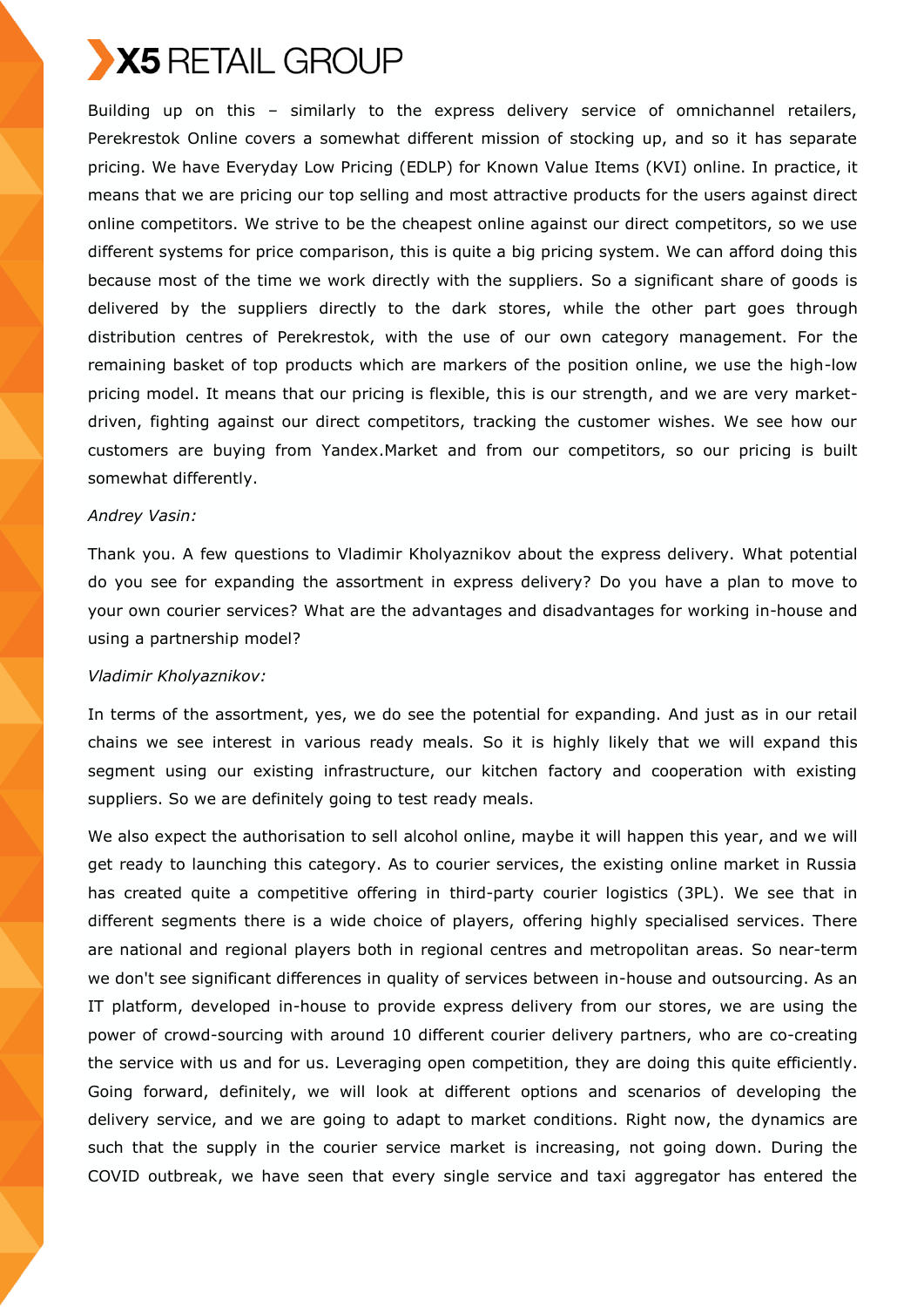market of last mile delivery. So it looks like the competition there is high, which means we can get good terms from them. Going forward we will adapt.

## *Andrey Vasin:*

The next question is to Vladimir Salakhutdinov and Vladimir Kholyaznikov. Can you tell us about Perekrestok Bystro? How is it different from delivery from Pyaterochka? And why do you want to develop 2 brands?

## *Vladimir Salakhutdinov:*

I will start and then Vladimir Kholyaznikov will continue. Like we said before, the delivery from our chains is the expansion of the CVP of a particular chain in the digital space. Both Pyaterochka and Perekrestok offer this service. And it is built on a single platform, with the same operating principles and metrics. Vladimir can probably provide more colour on that.

## *Vladimir Kholyaznikov:*

As to our approach, at the headquarters of X5 we are building a centralised IT platform that integrates our chains. As to operations and additional IT CapEx, we increase utilisation of what we have already invested in by connecting our own chains. Businesswise, both of the chains are giving the customers a vehicle to add-on to the main purchase. So express delivery covers the mission of fast, additional purchase. We believe, Pyaterochka express delivery covers the main mission – the core purchase, while express delivery from Perekrestok supermarkets, covers, to a large extent, the mission that is normally fulfilled at the offline Perekrestok stores – excluding traditional stocking up.

We believe that the express delivery is a very good fit for both chains. We are planning to develop the service leveraging the existing customer base of 40-plus million. We see that in consumption and understanding of the service offers by the customers, we have been able to differentiate these service offers quite well at the times when the clients are ready to buy through one of the apps. Both apps use the prices and assortments of the chains. Pyaterochka offers a narrower assortment of a proximity store for express delivery. At Perekrestok there is quite a wide assortment with a significant share of ready-to-eat assortment, primarily in-house produced with some coming from our suppliers.

The single centralised operating platform and a near-single operating model enables us to offer customers yet another customer journey and more services under the brand of each of those chains.

## *Andrey Vasin:*

The next question is about cannibalisation of offline services by online services. And separately, in terms of the express delivery, we said that there isn't much cannibalisation between express delivery and proximity stores. Some people find it a bit odd. Could you comment on that?

*Svetlana Demyashkevich:*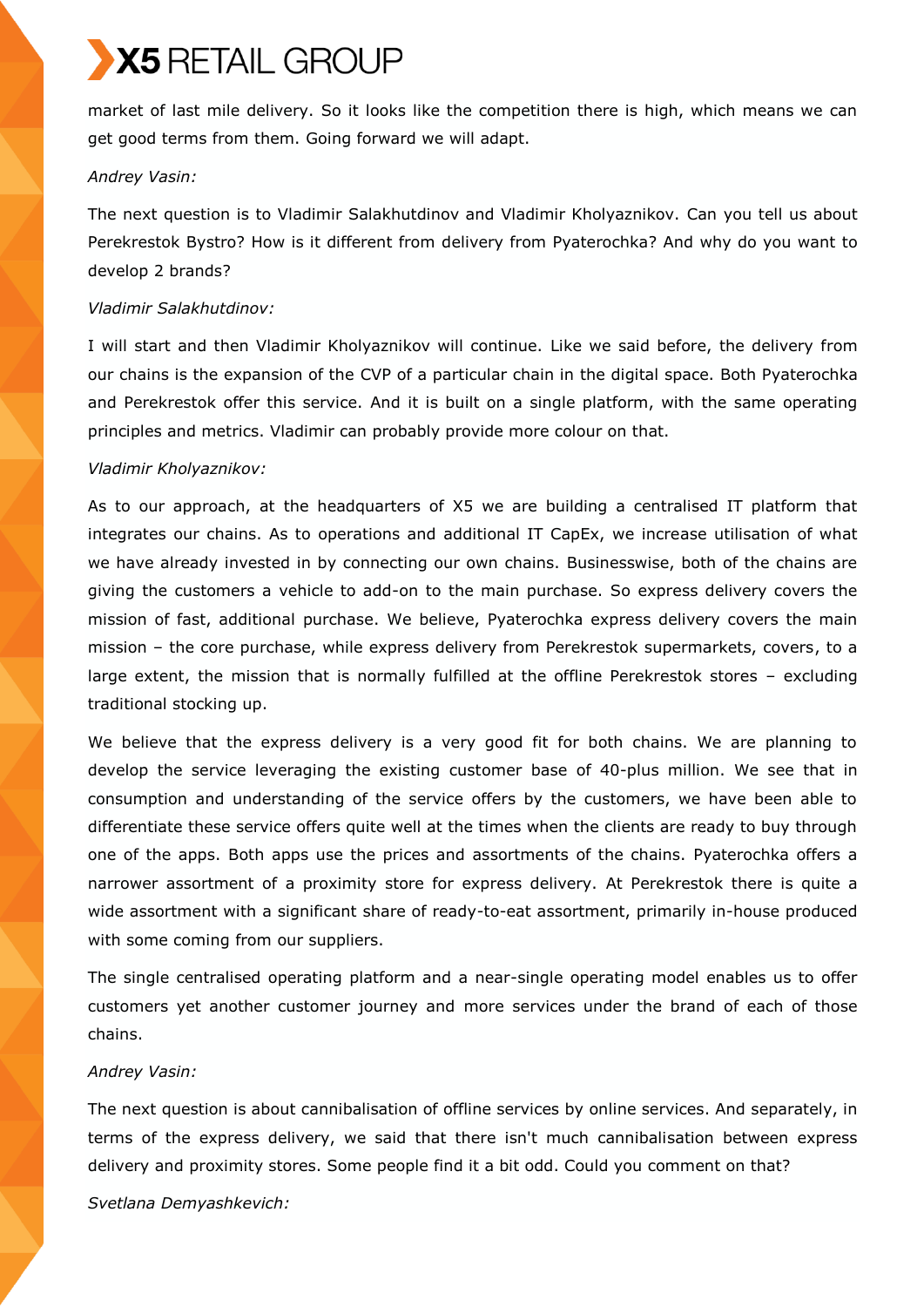Let me start with the overall principles. Since we operate several formats, we always track all types of cannibalisation very closely. We always address cannibalisation in the initial financial modelling, when we approve the model, and pilot it, we measure this effect. In express delivery, and before that in Perekrestok Online, this is one of the areas we track very closely. We measure this, and with the Big Data, we try to assess the effect of cannibalisation before the rollout.

In our offline store openings, before opening a new offline store, we always factor in additional cannibalisation that we calculate according to our statistics. We use it as an input for our store opening model, and we always make sure that we meet the IRR requirement for both the old and the new store. On a stand-alone basis the operations should ensure the right return including a cannibalisation effect that we measure regularly. This is an overall approach, and Vladimir can elaborate on that.

## *Vladimir Salakhutdinov:*

There are 2 things you've got to account for: first, there's a broader philosophical question. This is what you see in many industries, for example, in telecom, where the digital traffic is cannibalising the voice services, this doesn't mean they should impede new developments. This is our approach to development too. We view digital as a strategic area and develop it accordingly. When we look at cannibalisation, how do we know it's not that high? We did research on it. We saw that when we add express delivery service from the store, the biggest users are non-loyal, non-regular (ad-hock) customers. And customers who regularly come to our stores don't use the express service as much as those who either did not buy from us at all, or bought something very rarely. So most of the traffic we are getting through online services is new traffic for us, and our research confirms that.

## *Andrey Vasin:*

And the next question probably is to you, Svetlana. What is the EBITDA in the online operations when they ramp up? And for getting the positive EBITDA after 3 years, what would be the investments?

# *Svetlana Demyashkevich:*

As to the investments, I have already given you the numbers. We have different levels of investments in different areas. In Perekrestok Online, the CapEx is for building dark stores and buying trucks, while in express delivery, it is primarily about OpEx and the biggest cost item is courier delivery. You've got to understand here that in terms of how we see the target margin for these businesses, the approach is somewhat different. Express delivery is a part of the existing offline businesses and their economics, both costs and revenues. We are definitely making sure that the additional extension of the CVP and services wouldn't dilute the margins of our existing businesses.

As to Perekrestok Online, it's about the model, and since the model is more developed, we see very positive dynamics. This year, for example, we saw that for the old dark stores, the unit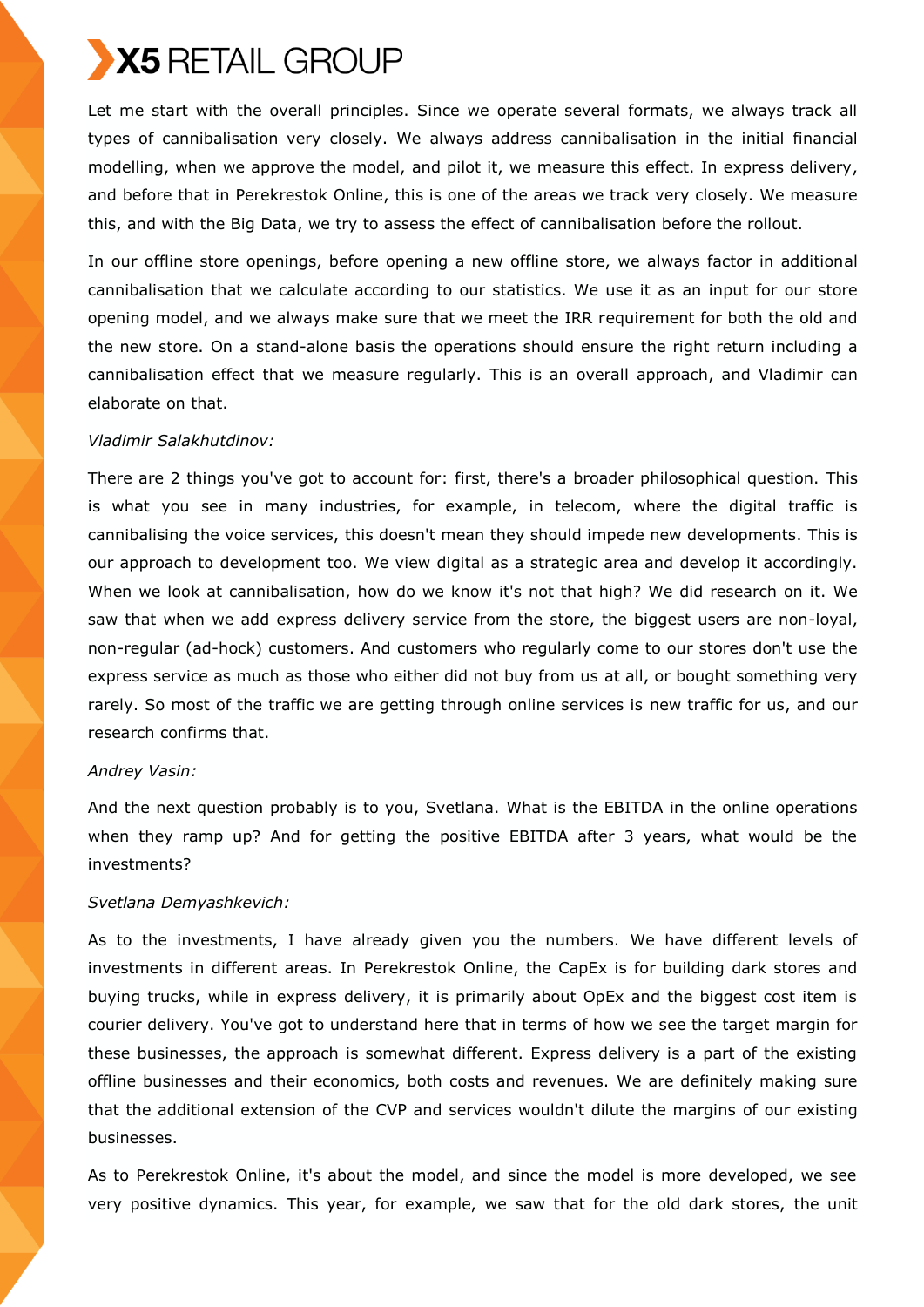economics are positive. And it's not due to the pandemic alone, but also the successful development of the services. We have overshot some of the forecasts that we put into the financial model last year.

#### *Leonid Dovladbegyan:*

If I could add a few words to what Svetlana said: in Q1, we saw that 2 dark stores had positive unit economics. The third dark store achieved positive unit economics before COVID-19 and COVID-19 has not even influenced that. So only the new dark store that we launched a month ago is not yet fully utilised, while ramping up it has not yet reached positive unit economics.

#### *Andrey Vasin:*

And the next question is to Vladimir Kholyaznikov. We know that express delivery in Moscow operates through dark stores, not just operating stores. What is the advantage of this model? Can you assume that instead of ordinary Pyaterochka stores we will open dark stores and operate through them?

#### *Vladimir Kholyaznikov:*

Thank you for this question. Yes, in Moscow, at this point, we have 7 dark stores. Developing the new business model, we are actively piloting different concepts that we see in the market. Right now, our oldest dark store is 8 weeks, others are even younger. In our development so far, we do not set ourselves the task of moving a significant part of deliveries to dark stores. But we are ready to look opportunistically at our own network. And wherever we see high order density, in these situations, sometimes, it would make sense to use dark stores.

Right now this is a pilot model, we have not fully analysed it yet and we are currently refining it. As of yet, we do not see evidence that could make us change the existing strategy. We will continue piloting new models and concepts that could be in-built into our brick-and-mortar stores as well as dark stores, so as to define the express delivery model for the next 5 years.

#### *Svetlana Demyashkevich:*

I would like to add just one more thing. I believe that it's important to understand the advantages of the fact that we have multiple formats. We can use components of our other businesses and infrastructure. For example, when we open dark stores for express delivery of Pyaterochka, those are Pyaterochka stores that we were planning to relocate. Every year there is a small typical percentage of stores that under-perform and we turn them around. Now we can experiment with them as dark stores. Or for example, a dark store for Perekrestok Online will be opened in a former Karusel hypermarket facilities. We are also leveraging other strengths, including data on our customer base, which is a huge advantage.

### *Andrey Vasin:*

Thank you, Svetlana. And now a few specific questions to Leonid. How many dark stores in Perekrestok.ru will we see by the end of 2020, 2021?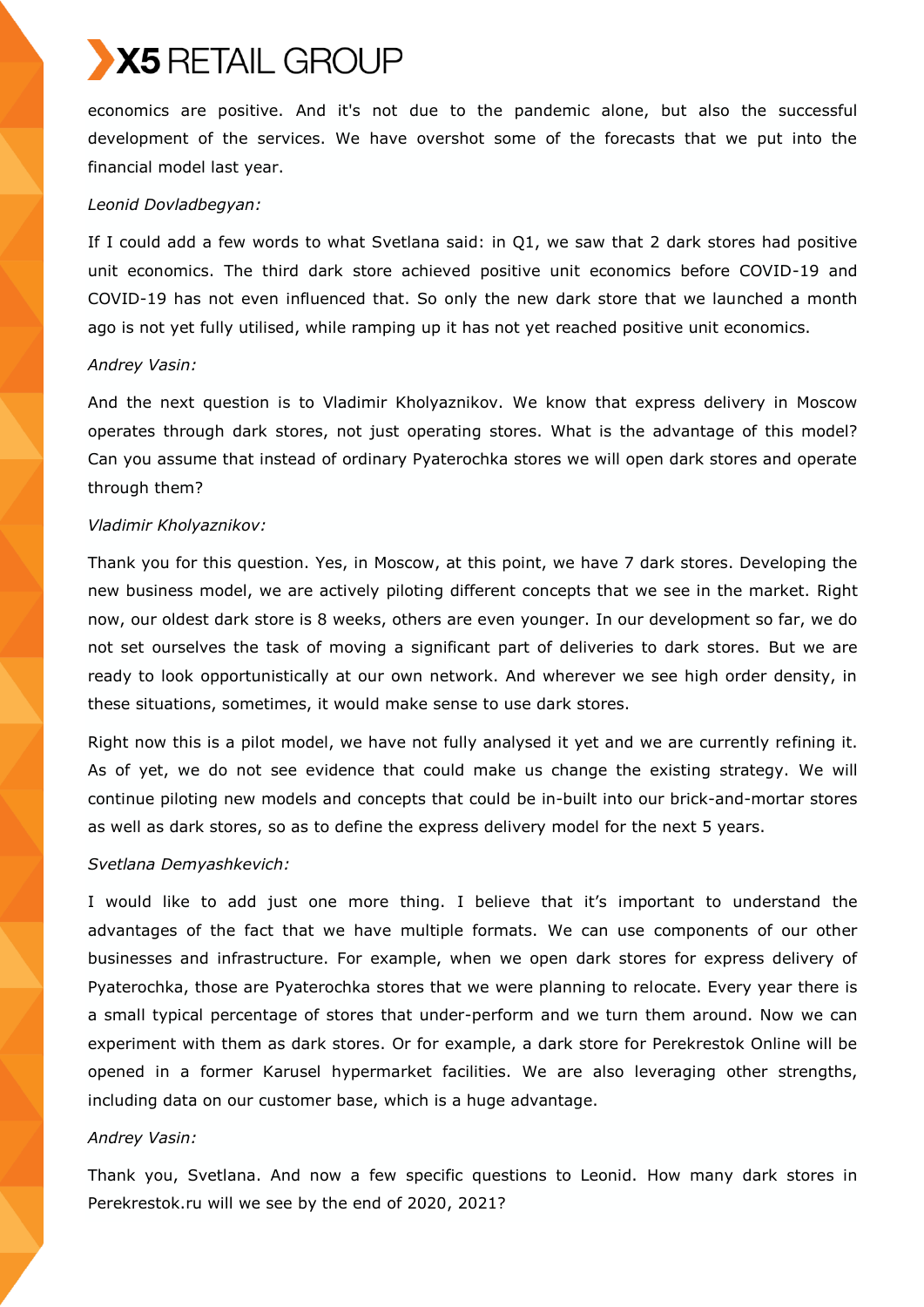

## *Leonid Dovladbegyan:*

Now we have 4 dark stores: 3 in Moscow and 1 in St. Petersburg. The fifth dark store will be opened on the 30th of May, very soon, in Nizhny Novgorod. And we are looking at the opportunities of opening more dark stores, in Moscow, St. Petersburg and yet another city.

The final decision hasn't been made yet, and so far, I cannot provide a comment on the number of dark stores - it is too early. Because of COVID lockdown we are revisiting our plans; the latest dark store in Moscow was opened 6 weeks earlier than initially planned. According to our pre-COVID plan, we expected to open 5 dark stores both in 2020 and 2021, but most likely these plans will be revised upwards.

#### *Andrey Vasin:*

Thank you. One more question about Perekrestok.ru. Are you going to extend the assortment in Perekrestok? And what will happen with an average ticket? Leonid could start and probably Vladimir Kholyaznikov would add something here from the express delivery aside.

### *Leonid Dovladbegyan:*

The average ticket is growing year-on-year. It is RUB 4,500 and it tends to go up. The assortment is around 30,000 SKUs, 33,000 SKUs right now. We are planning to get to 50,000, and next year, we expect to further increase in line with the target model. So far, ultimately, we are looking at the cap of 100,000 SKUs. It's not so much about the numbers but about how the categories will expand. They are categories of a food hypermarket, which means adding more fresh groceries; non-food, such as household goods, making a strong entry into the children's' goods category, professional pet foods, house care, and cosmetics. These are the main categories for growth. So it's not about the number of SKUs but rather about making sure that we have good positions in all of those categories growing vertically, not just horizontally.

#### *Vladimir Kholyaznikov:*

And a short comment for express delivery. For us, the ticket is at an attractive level. It is RUB 1,900 in May. In April, it was more than RUB 2,000. And we are not planning to promote the increase of the average ticket. Our initiatives will be more around ensuring that we have higher frequency of interactions with the customers and increasing our target audience. We believe that one of the differentiators of express delivery is a lower ticket, and as a result a bigger addressable market and we are going to develop along these lines.

#### *Andrey Vasin:*

Thank you. The next question is about our financial forecast. How significant can the share of online sales as a percentage of revenue be in the next 5 years?

*Vladimir Salakhutdinov:*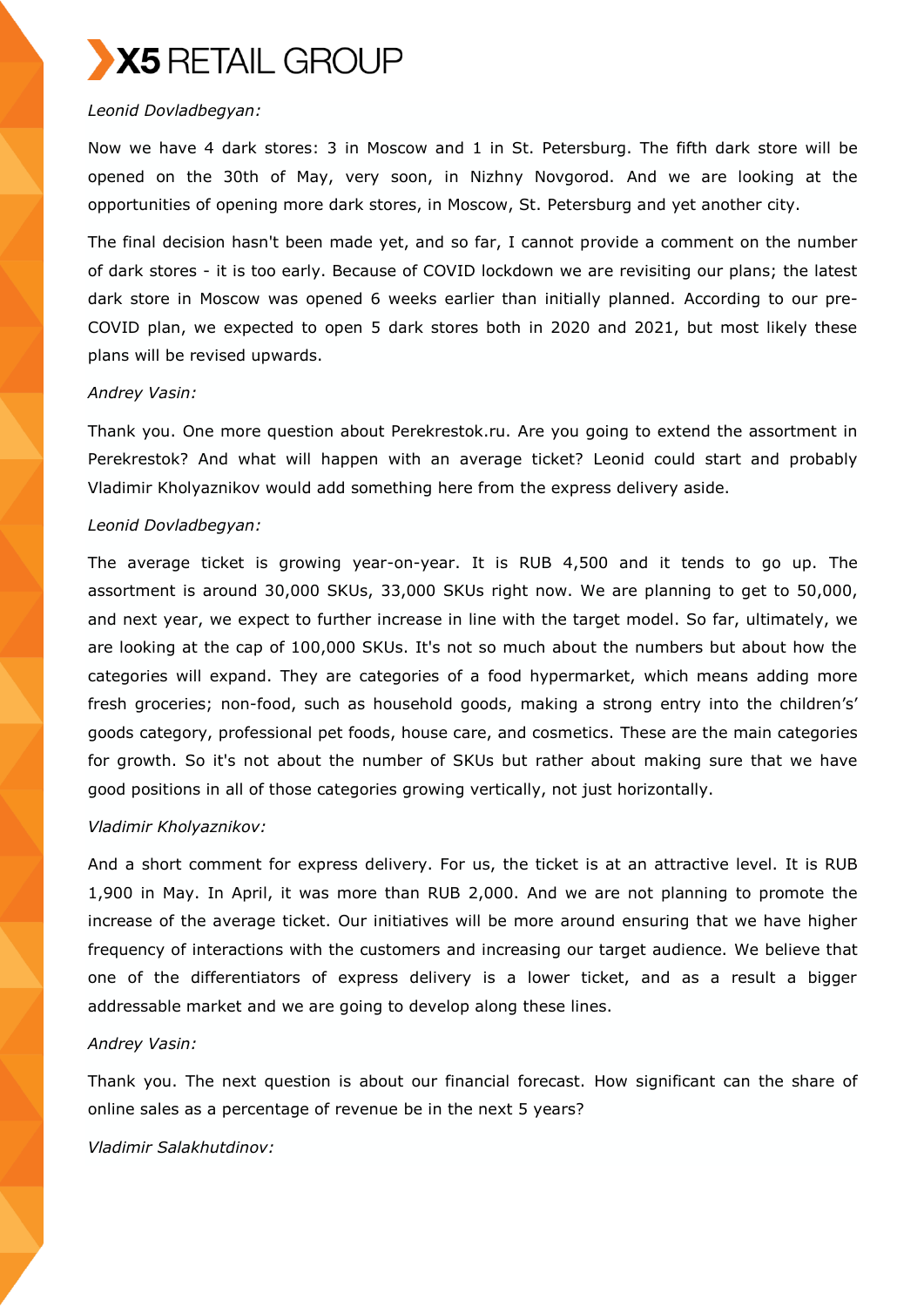Right now, we are at the stage of formalising our new strategy and looking at various scenarios, so we are not going to provide guidance. But in April, for Moscow alone, where the digital businesses are developing most actively, their share exceeds 2 percent.

If you look at some of our stores for express delivery, we see many examples where online traffic or online sales contribute about 30 percent to the total store performance. We are looking at all of these numbers, and in the near future, we will be able to refine our forecast.

## *Svetlana Demyashkevich:*

Let me add to this. We said before that we are looking at our ambitions. And our ambition is to generate 20 percent of our revenue in new online businesses in the next 10 years, so we are keeping to this. And probably, it means 10 percent of revenue could be generated by the new businesses in the next 5 years. And with the existing acceleration rate, this could be quite realistic. We are going to refine and finalise that, and we'll get back to you on this.

## *Leonid Dovladbegyan:*

Very briefly, yesterday, Perekrestok Online represented 8 percent of the total Perekrestok business in Moscow, and 10 percent in St. Petersburg.

### *Andrey Vasin:*

And the next question is to Vladimir Kholyaznikov. And Vladimir Salakhutdinov probably could add something here.

In Russia, overall, will express delivery service be in demand in Russia long term? And post-COVID, most likely the demand will shift more towards evening deliveries when people get back from work. And so deliveries will have to be done during the prime evening hours. What do you think about that?

## *Vladimir Kholyaznikov:*

Let me start answering this. We assume that any service that is convenient for the customer will be in demand. And the convenience there is about the platform used, and we see that the retention rate here is one of the highest among all services, even among those unrelated to food retail.

And why do we know that? We see that from our statistics, and we also make the conclusion that it is positive experience for our customers, and they will continue using the services post-COVID. As to the frequency and time distribution, Vladimir can provide more commentary.

## *Vladimir Salakhutdinov:*

As to the retention rate, I believe this is a good illustration of what is happening. According to our own data and according to experts, we have one of the best retention rates in our customer base. And we also see that this retention was comparable before and during the lockdown. We see that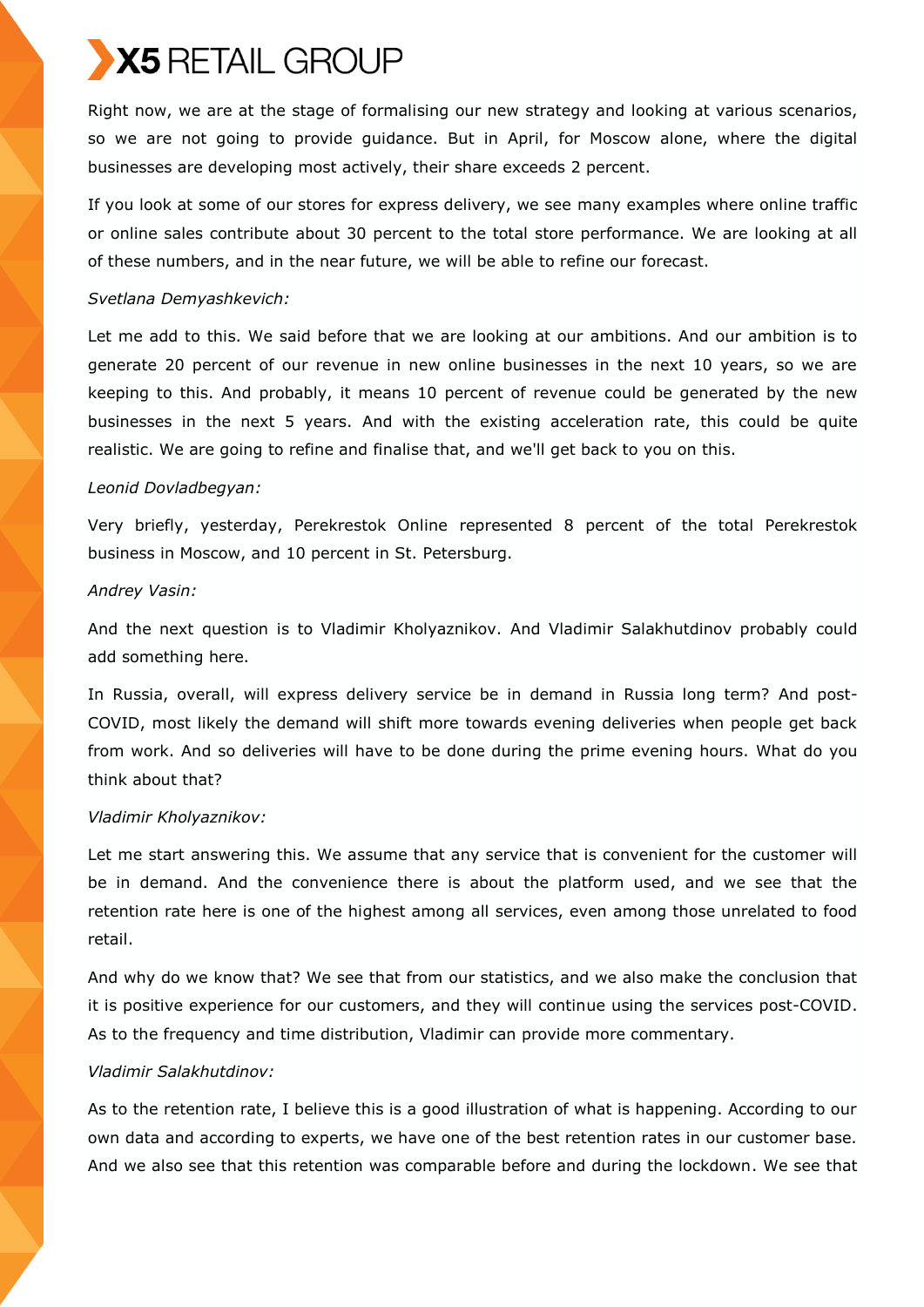the pandemic actually accelerated the processes, helped increase the average ticket, while the behaviours of the customers have not changed.

What has changed is the addressable market - in March and April it became significantly larger. And it became so big that all the growth in the express delivery of X5 came from the organic inflow of customers. We believe that this is due to convenience and the fact that express delivery is an organic addition to the existing services, and this is an alternative to going to a proximity store. This will not change long term.

And as to uneven distribution of deliveries throughout the day, the COVID outbreak changed the situation somewhat. Before the lockdown, the distribution of orders mirrored the peak hours of our offline stores. Peak hours are not just evenings, in Moscow, we also see a big work load for the proximity stores during lunch hours too and there is a small morning peak too. Express delivery mirrored that, because express delivery is the mirror of our retailer business. It's not a stand-alone business, it's the extension of the retail market using the same missions and scenarios shoppers have when they come to a store.

So these scenarios are part of our long-term planning and the operating model of express delivery, we are going to adjust to those peak hours that we know very well for every single location. Every store connected to the delivery service has statistics, and we use these data to plan every process of express delivery, including order assembly and courier delivery. So we don't expect to see a dramatic change in the situation post the lockdown.

## *Andrey Vasin:*

Thank you very much. The next question is quite comprehensive: For X5, what 3 areas are the most challenging in developing food delivery services?

## *Vladimir Salakhutdinov:*

Let me start maybe – this is Vladimir Salakhutdinov. Probably the hardest thing for us is putting together the traditional off-line businesses, and disruptive rapid online technologies. It's not just about organising dedicated units and functions, but it is a major transformation of the whole organisation. So we are undergoing a digital transformation, which fundamentally changes the approach to organising, value creation and how we create new processes, products and services. And to a large extent, it also changes what we demand from our people. And we want to make sure that those areas could develop at the same speed inside the big organisation, as they would develop outside. We have come a long way in transforming ourselves over the past 6 or 12 months, and we see that so far, this has been quite a successful journey - we're happy with the results.

Yet another very important factor is that on the one hand, we see that as one of the biggest retailers, we have a lot of contacts with our off-line customers, 15 million customers come to our stores daily, but this is not digital traffic. And converting this traffic into digital is a challenge. We know how to deal with that. We see very fast growth in the use of our mobile apps, we are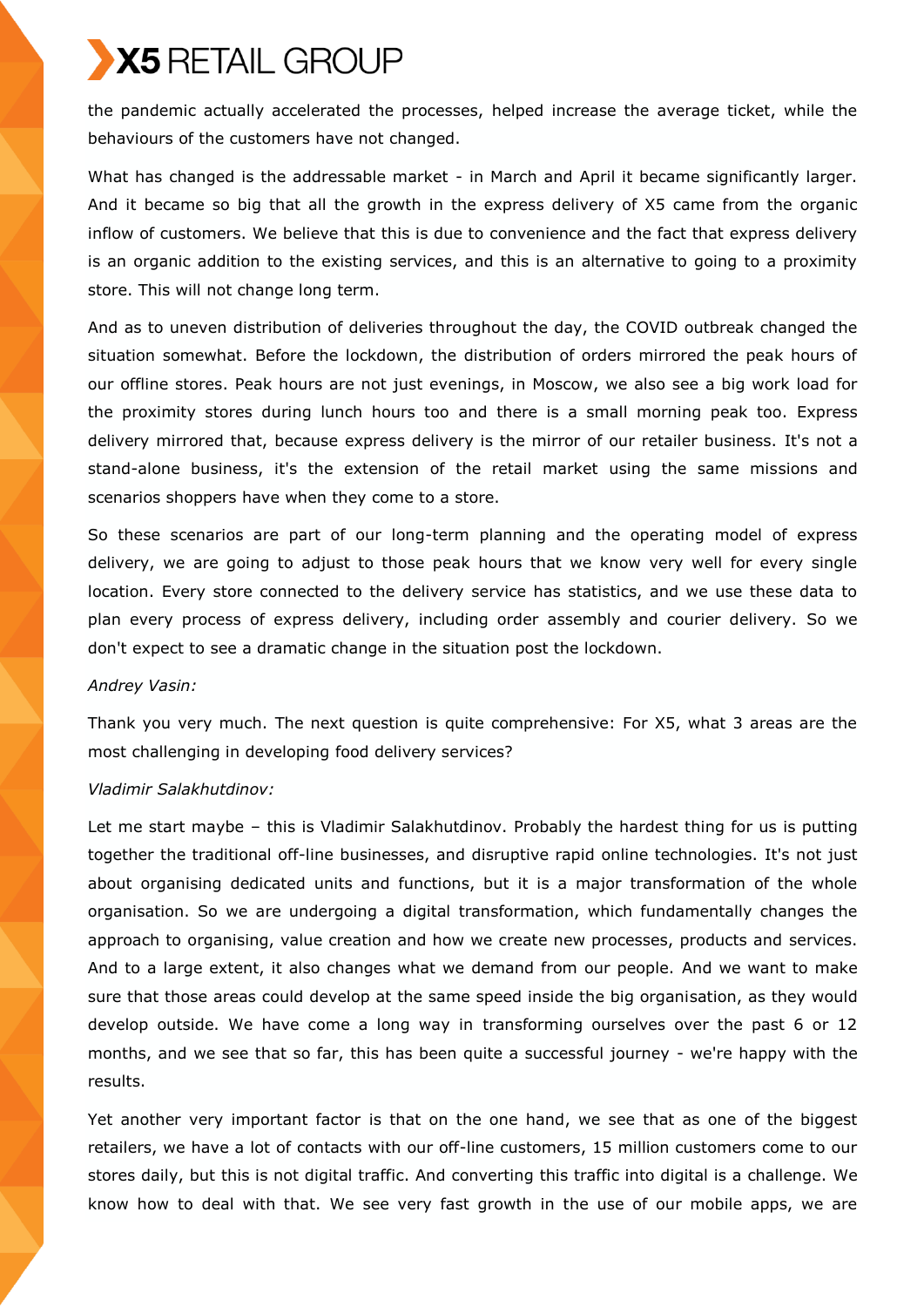

setting very ambitious goals and definitely, we are going to see in the next 3 to 5 years most of our loyal customers - tens of millions of people - providing the online traffic for the online businesses. So we are at the beginning of a long journey.

#### *Andrey Vasin:*

Thank you very much. Svetlana, the next question is probably for you. What is the CapEx planned for online in 2020 and beyond in the next few years?

## *Svetlana Demyashkevich:*

As I said before, the CapEx is primarily for Perekrestok Online and – as Leonid said – this year, apart from the dark stores that we already opened in April and the ones we are going to open at the end of May, most of the investments have been made. Right now we are looking at whether there are ways to open additional dark stores in 2020-2021. And we'll make a decision once we see if it makes sense, if the model works as expected. So in the budget for 2020 we are not allocating significant investments for this.

One dark store is around RUB 600 million, depending on the number of SKUs. It could come to 700-800 million with a wider assortment. So far, the development has been highly successful. This is an exciting segment for us, and we have invested around RUB 3 billion CapEx over the past 3 years for a company of our size. The total CapEx of X5 last year was RUB 80 billion. If the model works, if we see interest and if it works for the segment, we will continue doing that.

#### *Andrey Vasin:*

Thank you very much. A few questions to Vladimir Kholyaznikov about Pyaterochka express. What about unit economics in Pyaterochka express? What is the break-even average ticket for Pyaterochka express? And how long will it take you to achieve positive EBITDA in Pyaterochka express?

## *Vladimir Kholyaznikov:*

Thank you for the question. With the current ticket, we are operationally profitable. Long term, we believe that the ticket of RUB 1,500 plus is enough to show good economics. And, generally speaking, we see that in April and May we will overperform in economics in key geographies and in Moscow.

Generally, we adhere to this promise to our shareholders: all our businesses should become operationally profitable in 3 years and ensure the required IRR. We are getting there, and the situation currently works. But even with conservative forecasts for the market development, even if you assume conservative development here, express delivery will go ahead.

*Andrey Vasin:*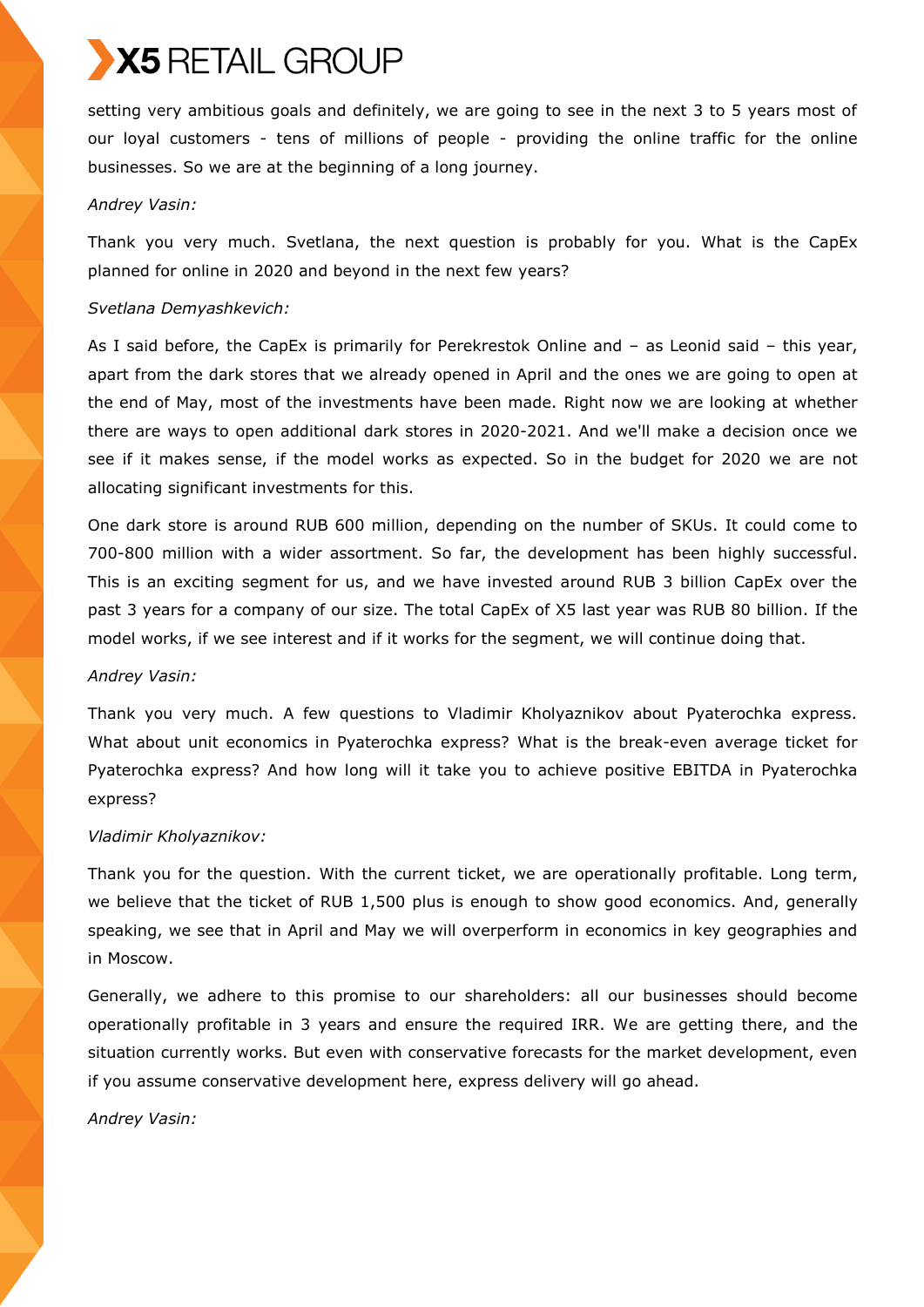Thank you very much. The next question is probably to Leonid Davladbegyan and Vladimir Kholyaznikov. To the extent that we are ready to disclose numbers for this business, how much does it cost to acquire a client in Perekrestok Online and Pyaterochka?

## *Leonid Davladbegyan:*

We do not disclose this for Perekrestok Online, because if you look at the market, this is quite a competitive market. Courier services work as a bidding market, operating in real time. We wouldn't like to disclose our costs. We believe, though, that these numbers are efficient, we have excellent customer retention rates, so we can say that these numbers are good. Every year the customer retention costs are going down per customer year-on-year and quarter-on-quarter.

## *Vladimir Salakhutdinov:*

Dear colleagues, in express delivery, all the growth was from the organic traffic. We have just started experimenting with paid-for marketing. Primarily the marketing is integrated into the existing marketing campaigns of our chains. And in May you will be able to see marketing campaigns in traditional channels, including online performance advertising.

We don't know as yet what the customer acquisition costs will be. What we do know is the behaviour of our customers. We have some cohorts of customers with quite a long history, and new cohorts – those that we acquired during the lockdown – perform even better. When we see how the market develops and what the lifetime value will be, we will understand the share of lifetime value we are ready to spend on customer acquisition. So far, the growth has been organic. In complicated geographies like Moscow with a high level of service and high competition, we were able to build organically quite a big business, which already creates significant value for X5 and for our customers.

# *Andrey Vasin:*

Thank you very much. The next question is about unit economics and the cost structure. Once again, we are not ready to disclose any specific numbers. Leonid and Vladimir, could you speak about the costs for each of the businesses, starting from bigger items? What are the key costs for each business, what are their key components and what has less impact on the overall cost structure?

# *Leonid Dovladbegyan:*

For us, the main costs are OpEx: the fulfilment costs which are split into a darkstore placement and assembly cost and the last mile delivery cost. Our marketing costs are quite high. There are office costs, staff costs. This is the structure of our OpEx. As for the CapEx, since the business requires infrastructure development we have quite a sizable CapEx. Once again, we already have positive unit economics at our facilities level. And as Svetlana said, we are ahead of our business plan and we are on track to a positive EBITDA at the business level next year. As for specific OpEx figures, we don't disclose that.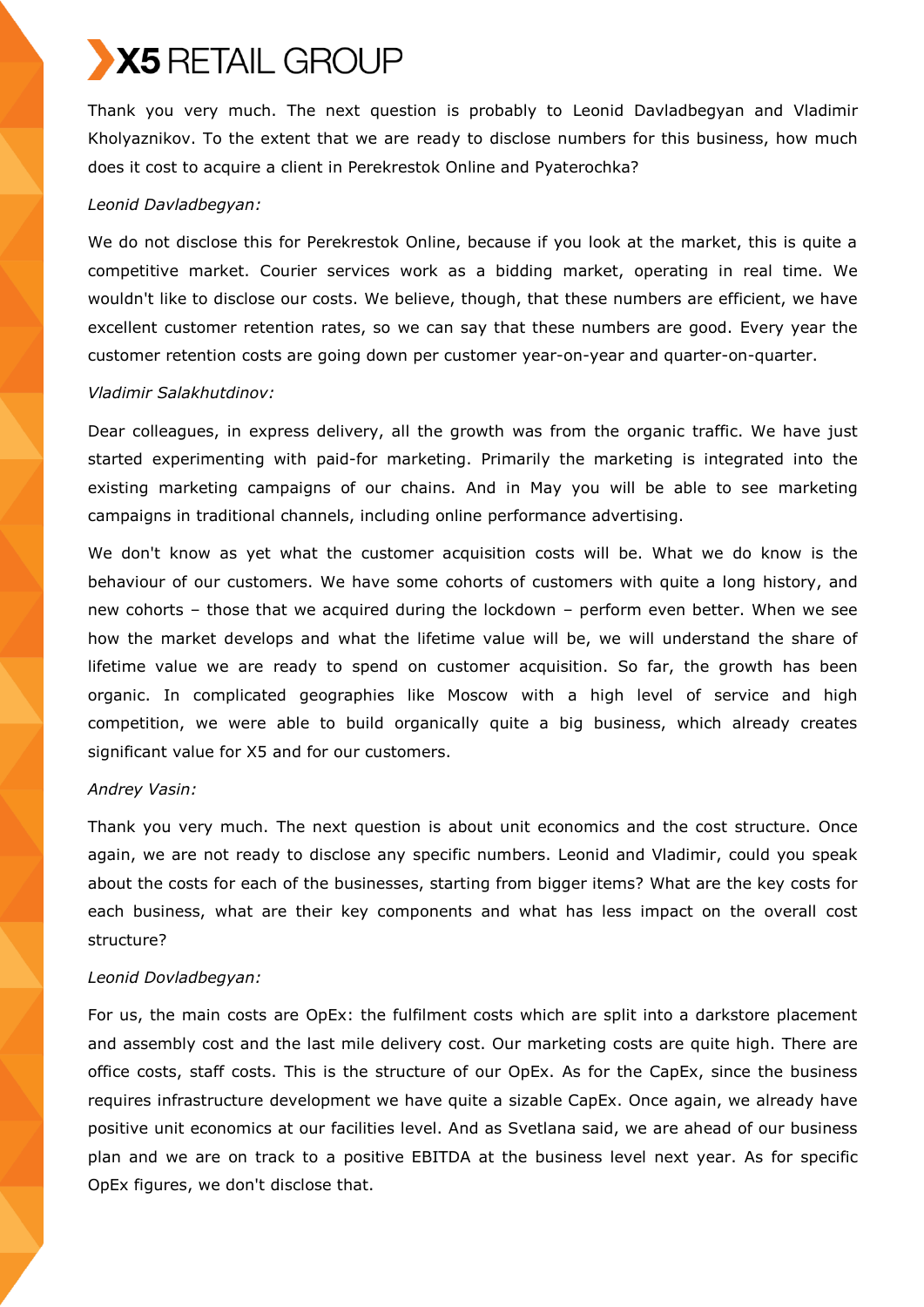I will just add that, for example, the pick rate numbers look good not just for Russia, but globally, too, against the benchmarks in the U.K. and the U.S. And additional cost-contributing metrics like the number of stops per trip also look decent. We track those metrics globally, and we believe that we are on a par with our peers.

## *Natalia Zagvozdina:*

If I can add something so that everyone understands. Does that mean you spend roughly the same amounts on order assembly and order delivery in absolute numbers? Which is bigger now?

# *Leonid Dovladbegyan:*

The assembly is a little bit more than the delivery. But in the delivery, we see good potential for improvement because the stop economics is changing. When we open a new dark store, we have a shorter delivery distance, more stops per trip, and this improves our economics.

And we also have plans for further improvement of our back-end, back-office systems. We have lean projects for the improvement of dark stores and back office, but even without those projects the figures look quite attractive now.

# *Natalia Zagvozdina:*

Vladimir Kholyaznikov, could you say something about the express delivery, covering the same categories?

# *Vladimir Kholyaznikov:*

Yes, for express delivery, the key cost item is the cost of delivery. Right now, we ask the customers to pay for that delivery. We charge them RUB 99 per delivery, and it doesn't fully cover our cost of delivery. So far, we are subsidising the cost of delivery – the direct cost of delivery. And we hope that as the volume of this business picks up and we use the courier service resources more efficiently, and as we see more delivery partners, we will be able to subsidise this less.

The second important cost item is picking cost. And right now, in terms of its weight in P&L, it is similar to the previous item. And what is different for the express delivery is so far lowermarketing and corporate centre costs, because the business is built with a small mobile team. It is a business model with a very low CapEx, because we focus on using our own infrastructure, we are using existing stores. In terms of OpEx, to a large extent, we integrate the service of express delivery, and express delivery control into existing staff KPI and business processes. We integrate them into the KPIs of store managers, regional supervisors and so on all the way up to the operational directors (исполнительные директора) of Pyaterochka. So we are creating a fullyfledged service at Pyaterochka, and this is happening also in the express delivery of Perekrestok. So the model focuses on a relatively low CapEx on the one hand, and smaller additional overhead OpEx to ensure the right quality of the processes, on the other.

*Natalia Zagvozdina:*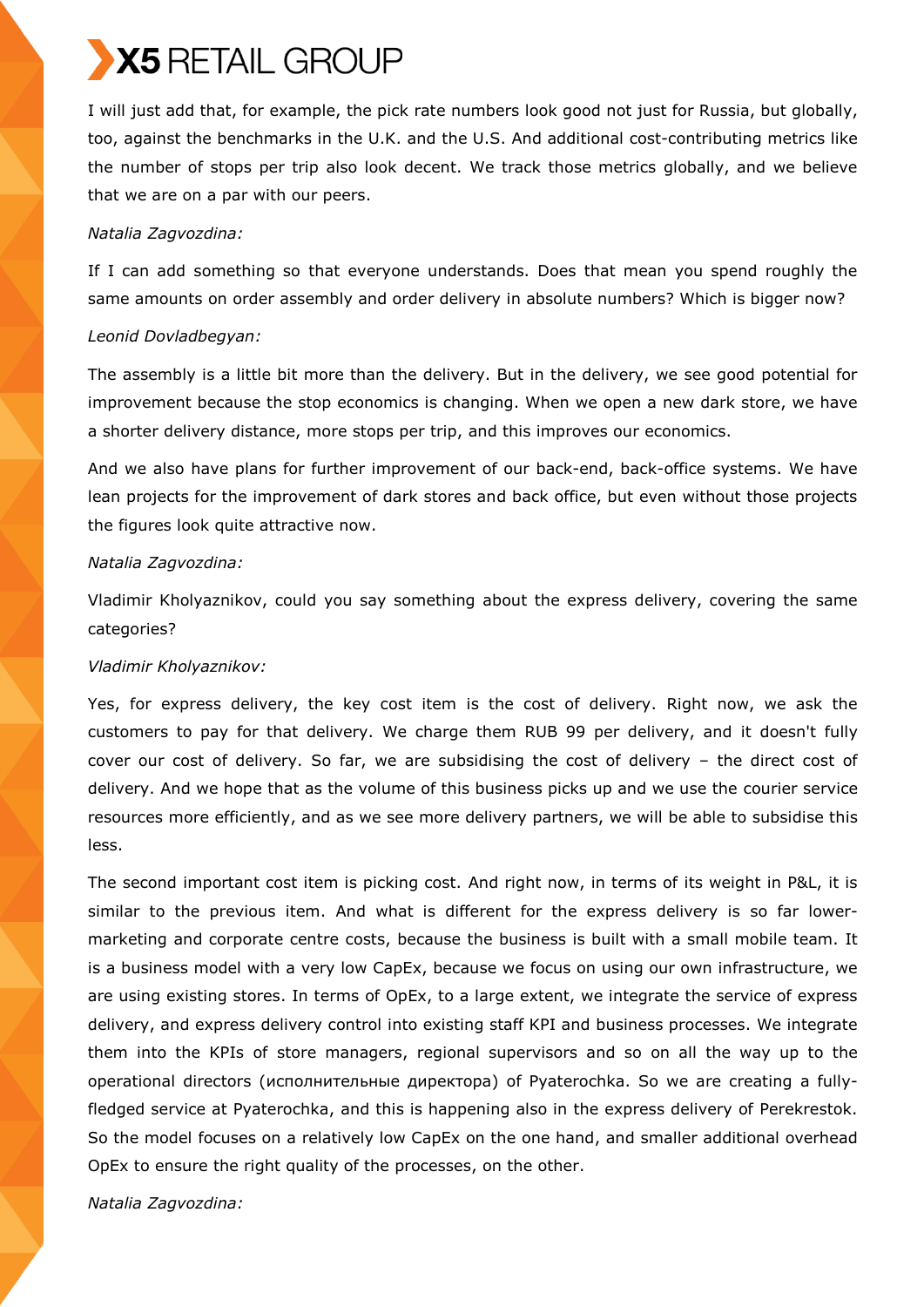Can I ask a follow-up question that I sometimes get? In Pyaterochka stores, where you do express delivery, do you have to hire new employees, or is the order assembly done by the existing store employees?

#### *Vladimir Kholyaznikov:*

The operating model for the picking personnel is as follows. Whenever we launch a new territory, a new city, the picking is initially done by the existing store personnel. Once we go above a certain threshold of deliveries within 1 day from 1 store, we start adding additional FTEs to do the picking. The target model is using dedicated staff with a pre-set required productivity per 1 orderpicker. So yes, the long-term model is to use additional full time staff.

#### *Andrey Vasin:*

And the next question probably is to Svetlana and to Vladimir. Can you assess the further investments in infrastructure that you would need to make sure that you take over 20 percent of the online market (dark stores, transportation, IT, etc.) ? This is probably about our slide from the Capital Markets Day presentation at the end of last year.

### *Svetlana Demyashkevich:*

You understand that we cannot give you a specific number right now. The situation is evolving in the market and in the competitive environment too. This is an ongoing process of refining and fine-tuning the models. But let me show to you how we look at this. We have a 10-year model. And within that model right now we are working on a 5-year model, including the development of the existing and all the new businesses. We also have some limits we set ourselves that we are not planning to change. One of those is our leverage, we plan to keep it at two times, while the target is 1.8. And we don't want to decrease our return on investment, ideally we would like to increase it, so for the new businesses the IRR remains the same: 19 percent.

Then we also have the requirement about achieving profitability, a positive EBITDA after three years of operation. And – not to be ignored - we are planning to continue paying dividends. Many of you know that we are increasing the absolute dividend amount every year, and we still have a very comfortable leverage. We are also very well positioned to invest in new businesses and digital transformation, which is pivotal not just for the new businesses, but also for the core business. As a result, we create long-term competitive advantages.

## *Vladimir Salakhutdinov:*

I would like to add here, that we are not making any statements about the target share of online businesses, because primarily we are driven by the wishes of the customer. Because what you see is in metropolitan areas this share can be quite sizable, while in some regions, this service will probably be less in demand. And there are also some limitations Svetlana has mentioned. It is really important to us that the company value and shareholder income go up with the development of new businesses, and this is what we are focusing on in the long term.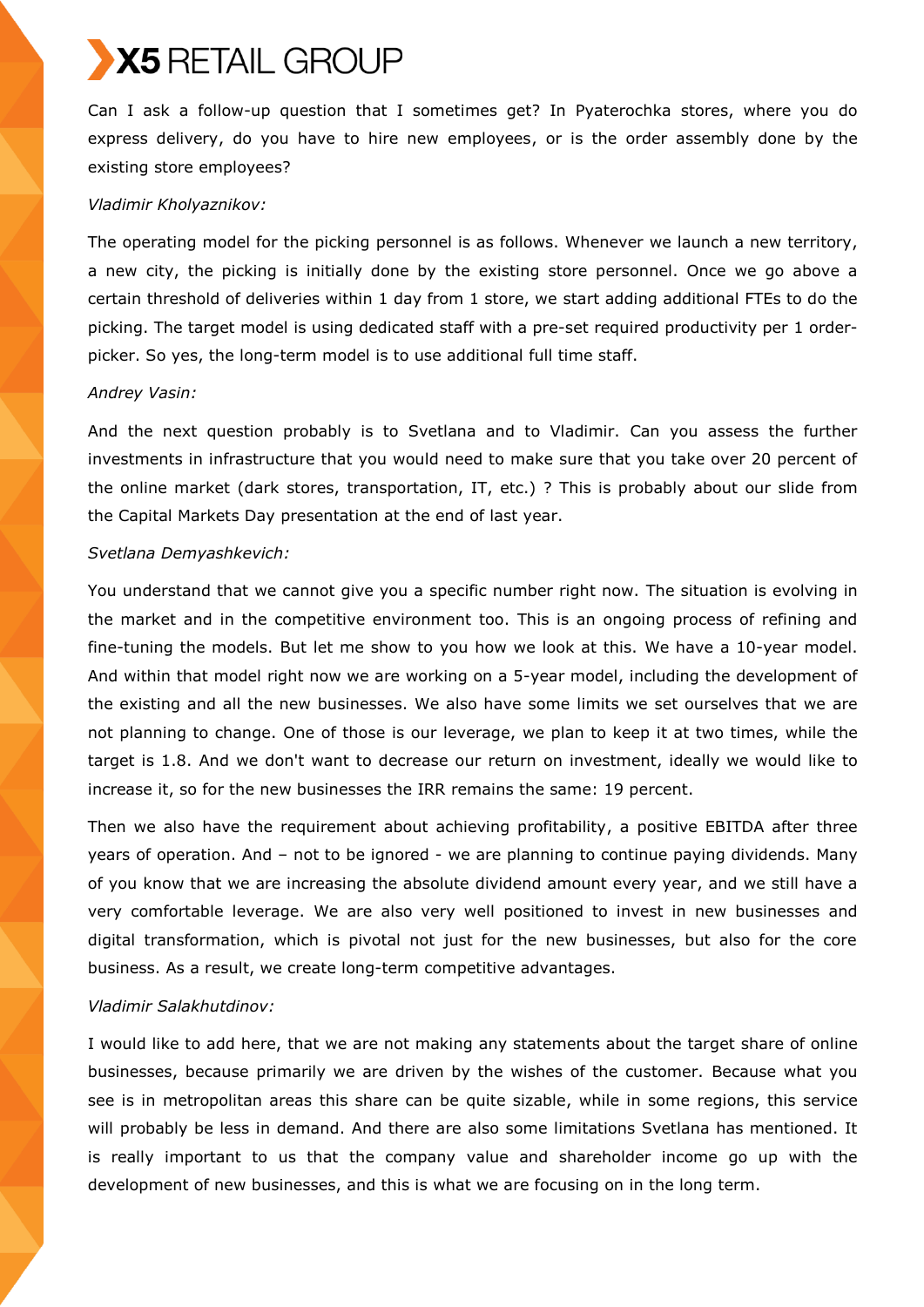

## *Andrey Vasin:*

Thank you very much. The next question is for Leonid Dovladbegyan. In the presentation, you spoke about the target model for Perekrestok.ru, and you looked at Ocado. Are you looking at using robotics in the warehouses for online delivery?

### *Leonid Dovladbegyan:*

It is a very good question. Yes, we do look at Ocado as a target model. Right now, we already have quite a high level of warehouse automation for Russia. We use automated WMS, employee terminals, warehouse alley navigation, built on gravitation, APC analysis of the categories, and efficient software for replacements.

As for robotized warehouses, we have calculated the economics repeatedly. The labour costs are different in the U.K. and Russia, and this is the cornerstone for robotics. Right now, it's not economically efficient to have a fully robotized warehouse. We know how it works in Ocado, and we know the payback period in the U.K. and we are not sure we should go that way, given the difference in labour cost and legislation in Russia and the U.K. So robotics is potentially interesting, we are looking at it, but we do not need it right now.

### *Natalia Zagvozdina:*

A repeated question about cannibalisation is for Leonid and Vladimir Kholyaznikov. So could you talk a bit about the profiles of the e-customers? Are they the same online and offline? And Vladimir Salakhutdinov said you have a lot of new customers in the Express Delivery. Can you add anything to that? Is offline business cannibalised by online?

## *Leonid Dovladbegyan :*

Since it has come up time and again, let me explain. I would not even talk about cannibalisation, because we are one company, and one and the same customer could shop online with Pyaterochka and Perekrestok, both online and offline. Our customers, guests want a particular convenient service. It's just a question whether they will get it at fX5 Retail Group, or somewhere else in the market. So it doesn't make sense looking at it through the lens of cannibalisation. Once again, this is not right. We are not looking at the competition from the express delivery, because we at Perekrestok online fulfil a stocking up mission. It's like talking about the competition of OZON and a restaurant, or between OZON and a museum. People choose between going to a museum or spending money buying in OZON. Can we talk about cannibalisation here? No. These businesses hinge on different missions. And if it is convenient for a person to drop in and grab an ice cream while they are walking, it is very different from stocking up at Perekrestok online or buying something additionally at Pyaterochka express.

So I wouldn't talk here about cannibalisation, but rather like Vladimir said, how do we ensure the consistency in customer journey between different formats and platforms. Our figures show that the customers that are using Perekrestok Online are not becoming less loyal to Perekrestok brick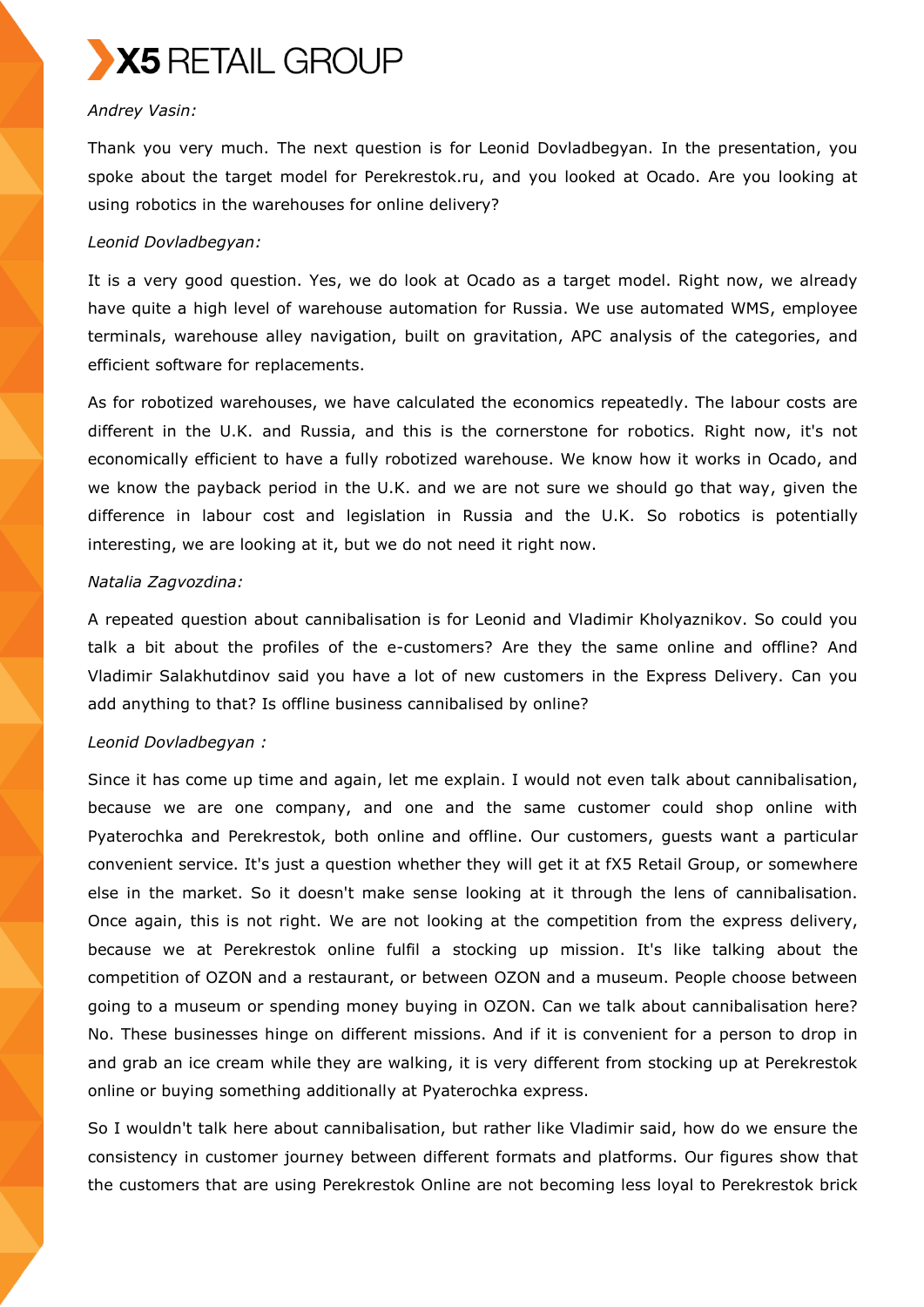and mortar stores, we know that from our big data and the ratings we are getting from customers. And in Perekrestok Online, we get new customers who then go also to brick-andmortar Perekrestok stores, so it works also in the opposite direction. So we are providing new digital services to the established customer base of X5 Retail Group. It's not about cannibalisation, but rather complementing a consistent customer journey.

As to the customer profiles, for the stocking up mission they are primarily family people who plan their consumption ahead. Svetlana talked about our thinking when starting the service. Many consultants told us that online clients would be busy professionals, but then we understood that our customers are people who are planning to stock up ahead, parents with children, who cook at home, who make grocery lists. They buy food for two weeks. and along with that a basket of low involvement goods from different categories like diapers, household chemicals, dog foods or drinking water. They buy everything that they don't want to carry from the store, so it is a big purchase of low involvement goods. This is the essence of a stocking-up purchase. They are people who are planning on stocking up ahead, families with children who cook at home. And primarily, our customers are women, the median age is 39, and this is 1.7 online orders per month.

## *Vladimir Kholyaznikov:*

I would like to add a few things. I fully support the idea of Leonid, that we as the management of X5 have the shared commitment to expand the range of services that enables the customers to meet their needs along the fluid customer journey. If we don't do that, others will. These services should be developed within X5 and become an integral part of our company. And so we are learning, and thanks to our digital transformation, we already see a lot of data that are customercentric rather than format- or business-centric.

During the lockdown in express delivery, it is hard to assess any effect of cannibalisation, just because we definitely saw a significant traffic shift towards express delivery. We saw organic inflow into all apps, just as many other online formats in the market, because people had concerns about going out to the brick and mortar stores. So we cannot talk about cannibalisation in such an environment. We can say that we provide services according to the acute needs of our guests, and we provide the service on behalf of our brands, and we consider this a competitive advantage. And before the lockdown, when we were in peaceful times, we saw that in terms of the target audience for Pyaterochka express delivery, they were very similar to that of Pyaterochka brick and mortar, but with fundamentally different purchase needs, different "moments" for a purchase.

A lot of customers, about one third, are people who have limited mobility, or relatives buying for people with limited mobility, like retirees or disabled people. A sizable share of our customers are mothers who have children, with an average age of between 30-35. Because of their life situations, maternity leave and geographies, they cannot go to the brick and mortar stores or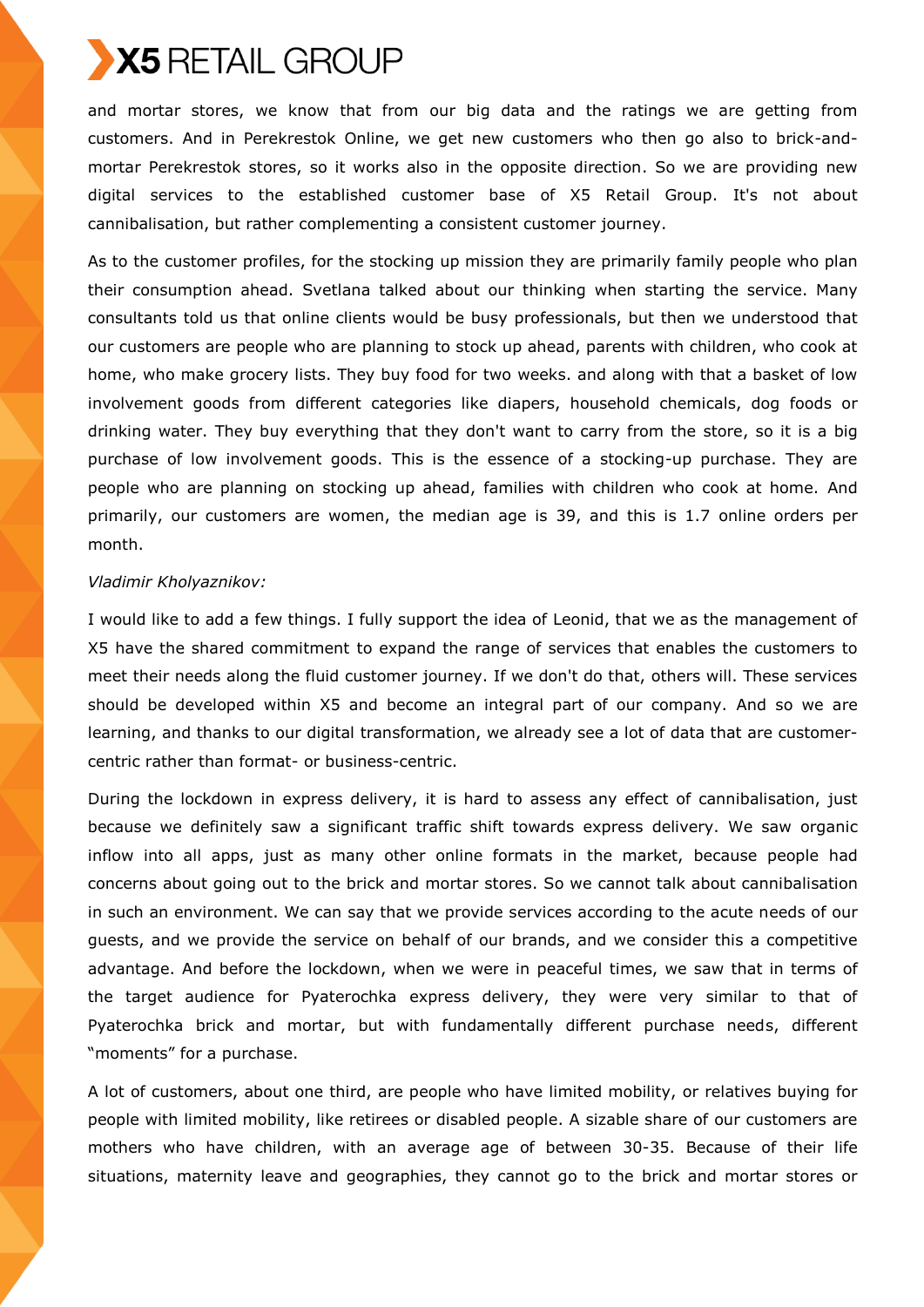carry heavy bags of 12-15 kilos on top of a stroller. It's not what they want, so they are actively adopting this service.

Before COVID, 90 percent of Express service customers in Pyaterochka came from among the non-frequent shoppers of Pyaterochka, judging by their loyalty cards. Right now, 75 percent of orders (in Q1, 80 percent) are done with loyalty cards. So we can see where people spent the money before and what their total spend was and what share of wallet we see at X5.

We saw the significant inflow of the customers who before were not active segments at Pyaterochka. They are customers who, for whatever reason, were not our chain active shoppers, and we saw the increase in the total spend between online and offline formats.

As to how the situation will change post lockdown, we will follow it closely, looking ahead and adapting to the needs of our guests. But in express delivery and stocking up, we are separating the formats less and less, looking at how we can best serve our guests on behalf of the company.

### *Andrey Vasin:*

Thank you very much, colleagues. We will take 2 more questions because we have so worked for more than 90 minutes. And you can probably answer them very briefly.

The question is to Vladimir Salakhutdinov and Vladimir Kholyaznikov. How is the delivery service going to compete with aggregators? And where do you see the advantage of Pyaterochka as compared to the aggregators like Yandex.Lavka, for example?

## *Vladimir Kholyaznikov:*

OK, let me start with that. Probably, now I wouldn't draw a line between the services and the aggregators, because in digital the ability to aggregate several services is a natural wish. But even inside an aggregator, a customer selects a particular supplier or service. I believe this is going to be a single space, a single market and competition will happen along the lines of service quality, assortment, loyalty to the brand. In our case, it will be a brand of a chain, as well as the customer experience, privileges and benefits that we will create within the service.

## *Andrey Vasin:*

Thank you. And the last question to Svetlana and Vladimir. Do I understand correctly that the online business has a higher gross margin because of the higher share of non-food in the ticket, but the OpEx is higher because of staff and transportation costs?

## *Natalia Zagvozdina:*

Probably Leonid could take this.

## *Leonid Dovladbegyan:*

As to the understanding, the highest-margin categories are bakery and ready-to-eat. As to higher OpEx - I don't know what we should compare it to. Probably, if we compare it to a standard model of non-food, like consumer electronics, then our costs are maybe higher, because we use